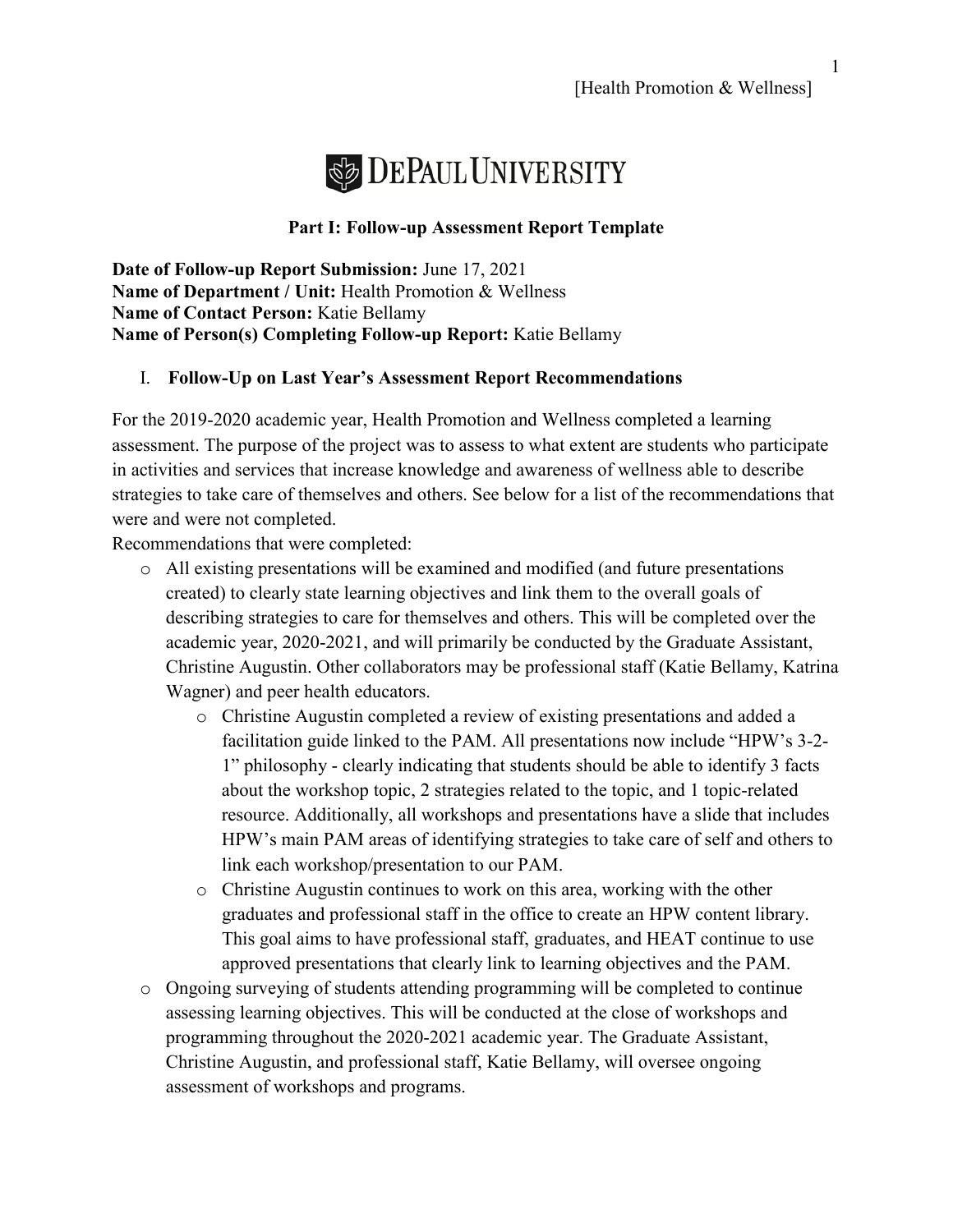- o This year's assessment project is a continuation of the project from last year. Each workshop/presentation was designed to have attendees complete a survey at the close.
- o New staff, including peer health educators, will be trained to understand how their presentations and workshops clearly link with the program area map and concrete learning objectives. This will be facilitated by Katrina Wagner during peer health educator orientation and training in August 2020.
	- o Peer educators are trained during the summer prior to the academic year beginning in the fall about HPW's services, mission, vision and goals. Peer educators learn about topic specific information as well as how to accurate provide support and referral to someone in need. Peer educators learning outcomes are tied to HPW's goals.

Recommendations that were not completed:

- o Once transitioning to in-person programming, questions will be added to the survey, including: Have you attended HPW programs in the past, Did you find the size of this program to be conducive to your learning.
	- o This was not completed as programming has not transitioned to in-person due to the ongoing COVID-19 pandemic. However, additional questions were still added to the survey, specifically related to the 3-2-1 strategy mentioned above.
- o Surveying peer health educators on their comfort with facilitation, comfort with the workshop topic, and evaluating their facilitation skills are ideas for future assessment projects.
	- o This goal was not completed due to the COVID-19 pandemic. As our services remained online, the office was more concerned with addressing the needs of our students that greatly revolved around mental health and well-being. While surveying HEAT and their comfort with facilitation and various topic areas may be included in the future, evaluating their facilitation skills based on the outcome of this learning assessment is not recommended due to staffing changes.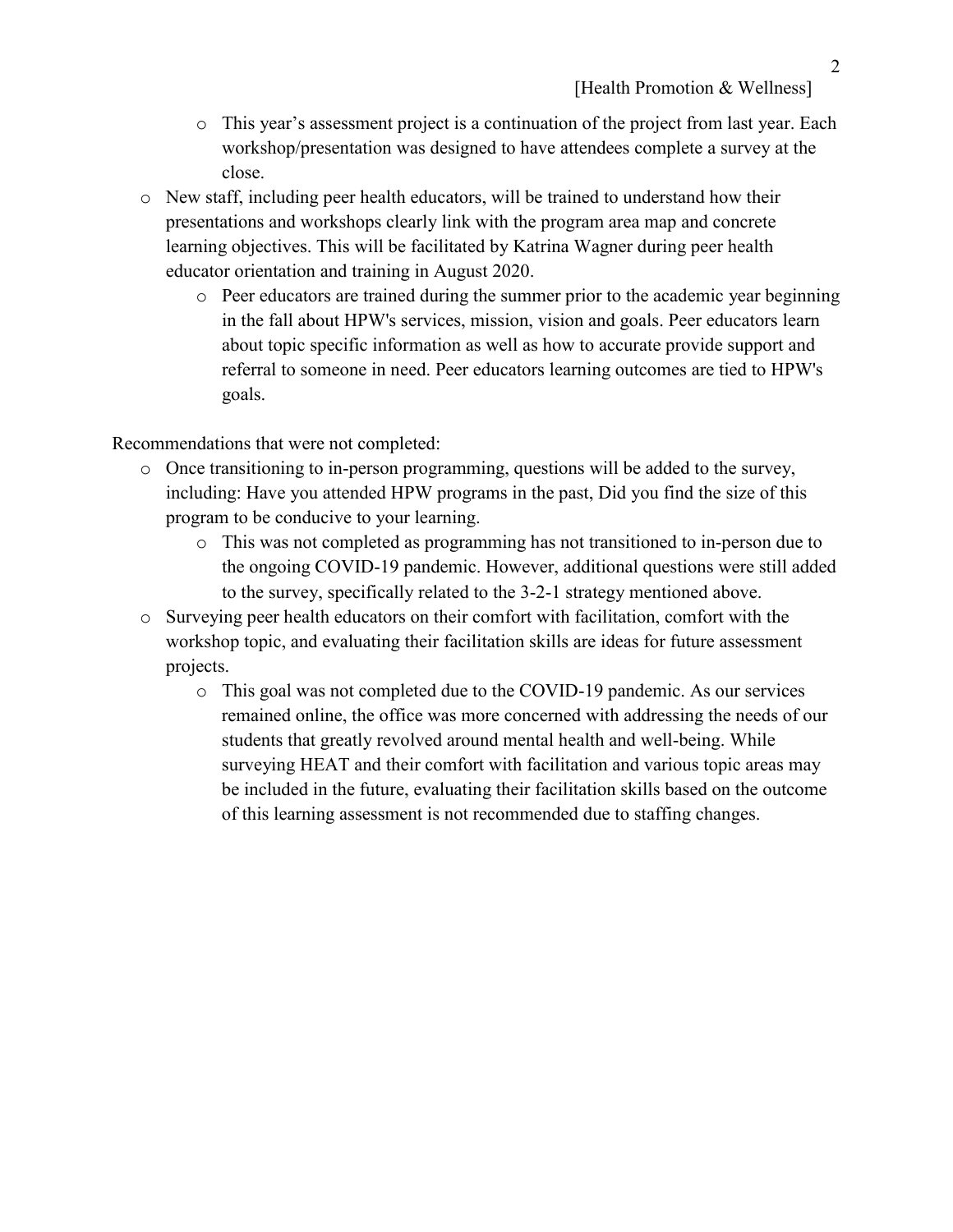## **DEPAUL UNIVERSITY**

## **Part II: Annual Assessment Report Template: Learning** Academic Year: 2020-2021

**Date of Report Submission:** June 17, 2021 **Name of Department / Unit:** Health Promotion & Wellness **Name of Contact Person:** Katie Bellamy **Name of Person(s) completing report or contributing to the project:** Katie Bellamy

## **I. Abstract**

Health Promotion & Wellness conducted a learning assessment designed to understand if students who participate in activities and services that increase knowledge and awareness of wellness are able to describe strategies to take care of themselves and others. This was a continuation of our department's 2019-2020 learning assessment. Data was collected from 77 unique students who attended HPW programming during Fall Quarter 2020 and Winter Quarter 2021 using a Qualtrics survey provided at the end of each program. Data was analyzed with a rubric based on quality and quantity of students 'responses. Overall, 65 students successfully demonstrated overall learning with students demonstrating similar levels of learning related to self-care  $(n=72)$  and caring for others  $(n=75)$ . These findings support next steps that include improving student presenter facilitation skills, assessing mode of facilitation (in-person versus virtual), and how we change presentations according to emerging needs of students.

## **II. Assessment Question**

To what extent are students who participate in activities and services that increase knowledge and awareness of wellness able to describe strategies to take care of themselves and others? Additionally, how have findings to this question shifted, if at all, over the past year with virtual programming?

## **III. Introduction & Context**

## **Project Overview**

This assessment project utilized a rubric to analyze responses from 77 digital surveys given at the conclusion of health and wellness workshops and programs during Fall Quarter 2020 and Winter Quarter 2021. These workshop explored topics related to mental wellbeing, alcohol and other substances, and sexual wellbeing and violence. The surveys were created to assess the level of student learning relative to being able to describe strategies to take care of themselves and others. For the purposes of this learning assessment, the survey remained the same as the one used for the 2019-2020 learning assessment; the shift in approach was virtual programming.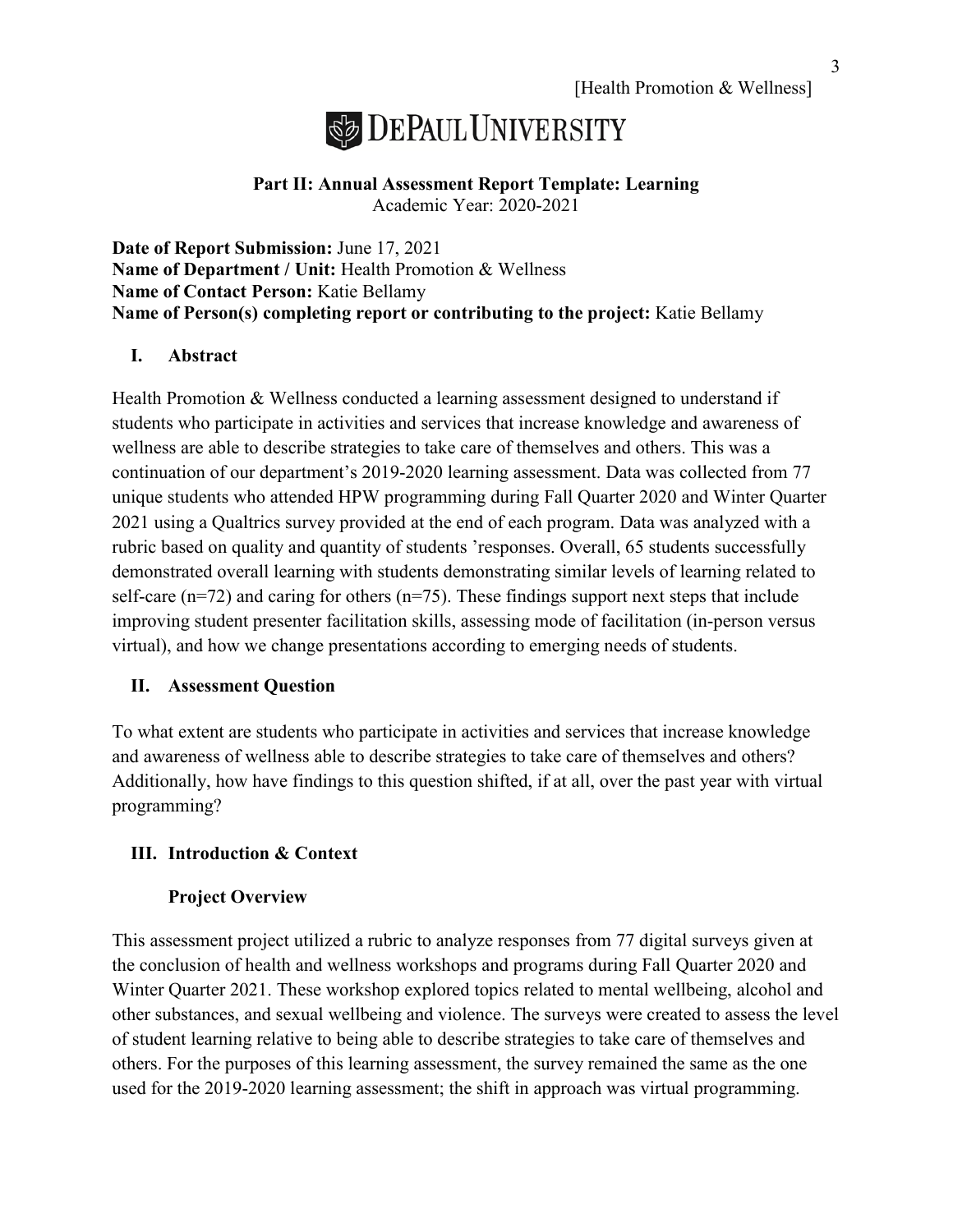#### **Learning Outcomes Assessed**

Students who participate in activities and services that increase knowledge and awareness of wellness will be able to describe strategies to take care of themselves and others.

## **Context for This Year's Report**

The goals and needs of HPW includes increasing students 'knowledge and awareness of wellness, and to be able to describe strategies to take care of themselves and others. The assessment project during the 2019-2020 year sought to examine if students are in fact learning what HPW aims to be teaching. A continuation of last year, this project directly relates to the University's strategic plan to "ensure a welcoming, engaging, diverse, and inclusive campus environment" and to "elevate academic excellence and embrace a culture of creativity and discovery." More specifically, the learning assessment this year seeks to examine how well one of our learning outcomes are and aren't being met via virtual programming, during a global pandemic. Student wellness is always crucial to academic success, and this year saw new levels of distress and mental, physical, emotional, and spiritual health crises. Ensuring students are learning strategies to care for themselves and others is essential to creating and maintaining a healthy student body and successful alumni. HPW seeks to provide consistent, evidenced-based programming and to adapt programming based on emerging needs and trends. Striking this balance requires ongoing evaluation. Further, efforts to educate on wellness strategies are targeted to all students, promote social justice and health equity, and work toward institutionalized beliefs and actions regarding wellbeing and academic success.

### **IV. Data Collection & Methodology**

### **Population and Sample**

This assessment project focused on the population of students who participate in activities and services that increase knowledge and awareness of wellness, specifically virtual programming this year as all programming was virtual. All students attending HPW workshops and presentations (Sexual Health and Healthy Relationships workshops/presentations; Sexual and Relationship Violence workshops/presentations; Alcohol and Other Drugs workshops/presentations; Stress Management and Mental Wellness initiatives, including Brain Fuel Week; and Body Image/Disordered Eating/Eating Disorder workshops/presentations) were invited to participate. This group was most useful as we sought to compare findings from the learning assessment last year which sampled the same group.

HPW used a census sample for this project, inviting all 884 program and workshop attendees form the fall and winter terms to participate in the assessment. A total of 77 students completed surveys; this is at least a partial sample of those who attended programs/workshops in Fall Quarter 2020 or Winter Quarter 2021. We do not have accurate data of all students who attended versus completed surveys as students may have attended and received the link without completing it and/or facilitators may have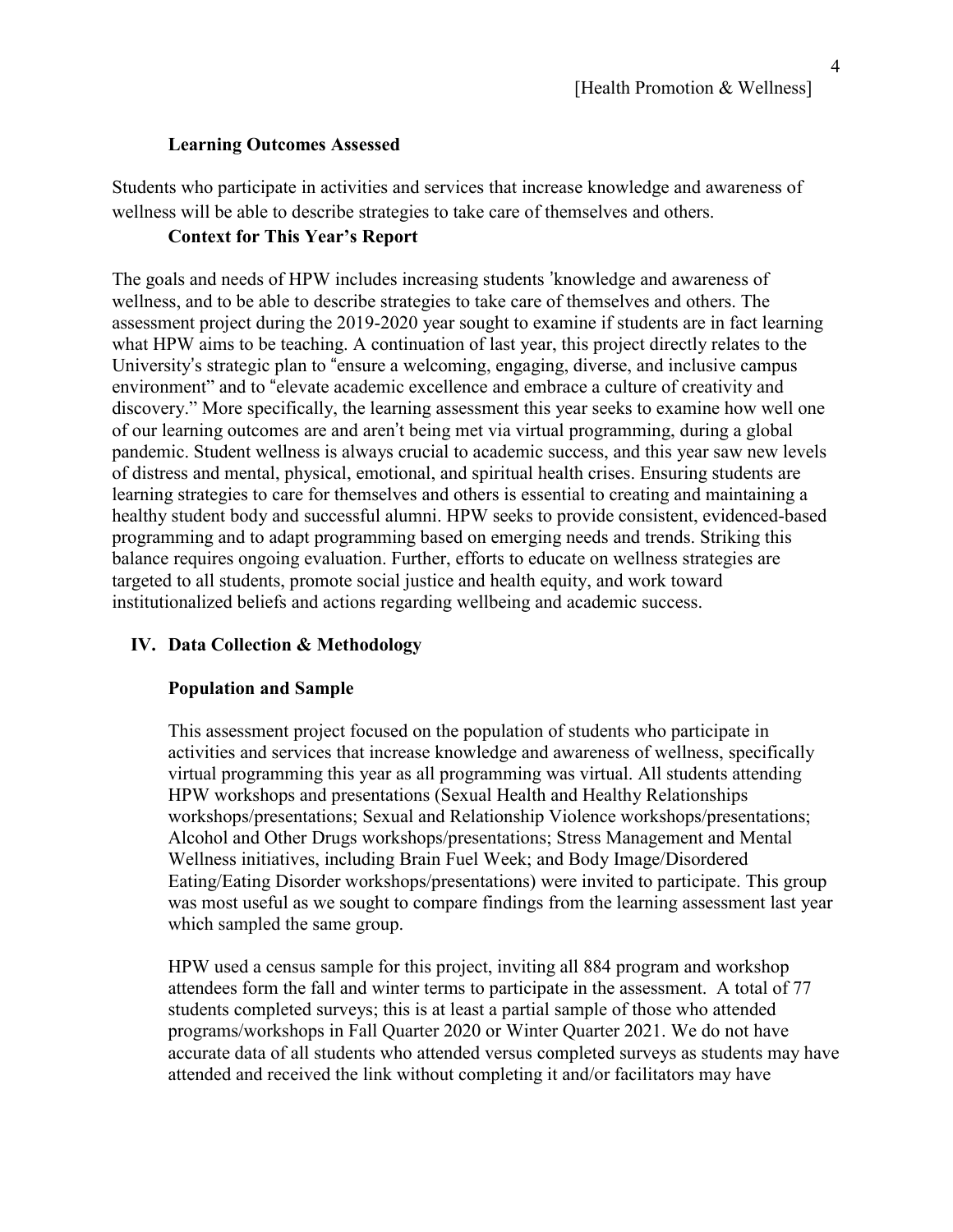forgotten to provide the survey. Of those students who completed surveys, some  $(n=15)$ were removed as they were not students.

#### **Data Collection**

Data was collected through an internally created digital survey and was given to all students who attended HPW programming during Fall Quarter 2020 and Winter Quarter 2021. The survey was given to students at the end of every HPW program and workshop to assess their learning, specifically related to their ability to identify strategies and ways to apply how to take care of themselves and others. These surveys collected qualitative data from two questions related to student learning, along with qualitative and quantitative satisfaction items useful for the department (see Appendix A for the survey).

#### **Data Analysis**

The qualitative responses directly related to student learning were analyzed using internally created rubric to assess the number of accurate responses and the quality of the response for responses related to strategies related to themselves and strategies related to others (see Appendix B for the rubric). Acceptable performance was first determined by accuracy of responses and then by quality. For example, if the response was not accurate, it was coded as below expectations on both measures of the rubric. If there was one accurate response, it was coded as meeting expectations whereas multiple accurate responses exceeded expectations. For one or more accurate responses, the quality of response was then coded as either being irrelevant or abstract (below expectations), specific without context (meeting expectations), or specific with context (exceeding expectations). Data analysis was primarily completed by the Graduate Peer Health Educator, Christine Augustin, and supplemented and reviewed by the Substance Misuse Prevention Specialist, Katie Bellamy. For the quantitative section of the survey, responses were analyzed using a Chi-square test. Cross-tabulations were performed as well to breakdown correlations between the workshop codes and mastery of our learning outcomes. This analysis was done by D. Scott Tharp, the Assessment & Effectiveness Specialist in the Division of Student Affairs.

#### **Participant Consent**

Participation in the assessment survey was optional. While all facilitators were instructed to provide the Qualtrics survey link at the end of all workshops and presentations, a request was made for student participation and there was no penalty for non-completion or follow up checking on who did or did not complete the survey. Further, a survey question was added to obtain specific participant consent for use of narrative survey responses in future HPW promotional and marketing materials. See Appendix A for the survey.

#### **V. Data & Findings**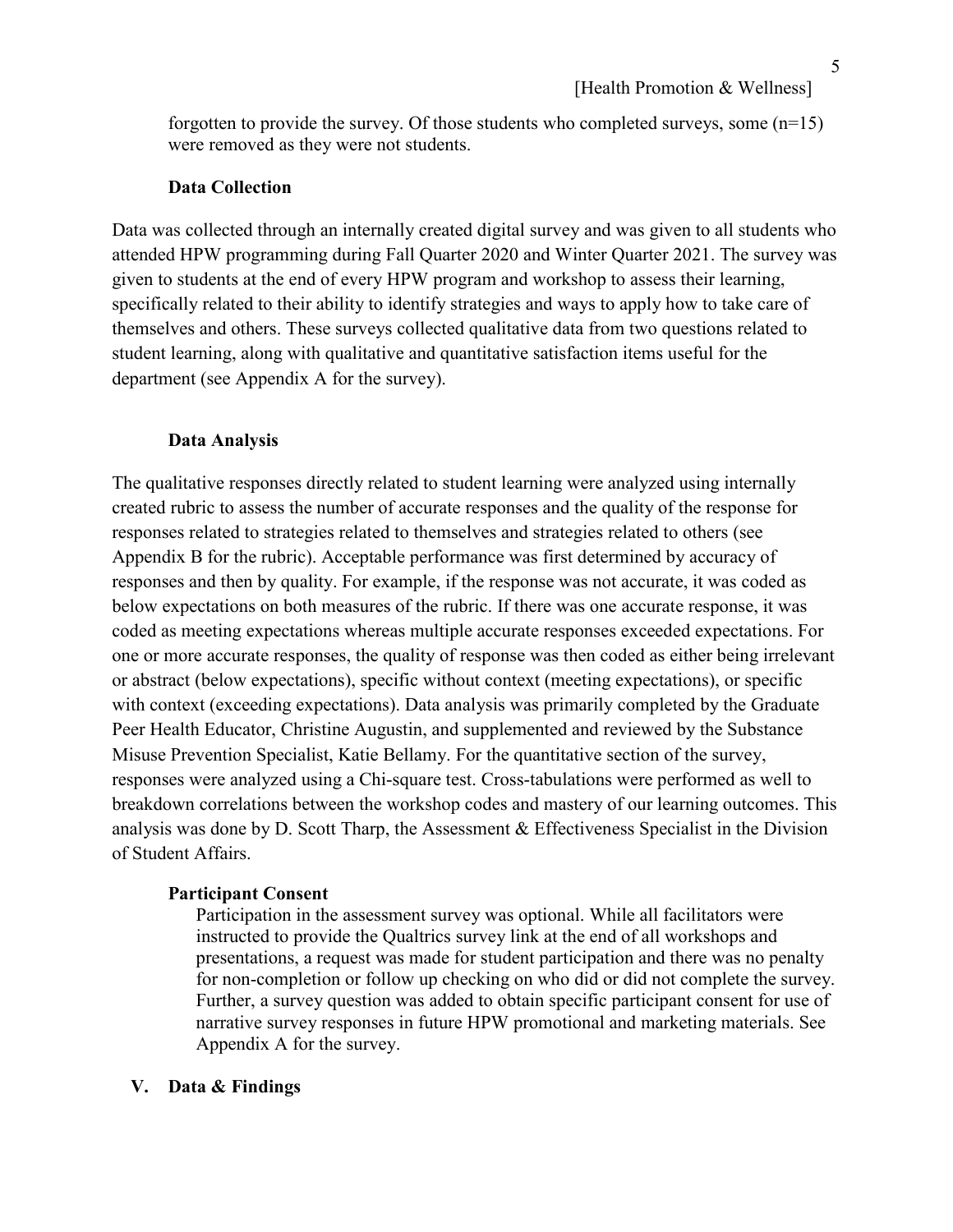## **Response Rate and Demographics**

According to DeHUB check ins, there were approximately 884 attendees to HPW programs assessed for this project over Fall Quarter 2020 and Winter Quarter 2021 (this number does not necessarily represent unique students, may include staff/faculty, and does not include programming that was not assessed). There were 119 respondents to the assessment survey, with 77 unique students ultimately identified and others removed for repetition or because they were staff/faculty.

Demographic information about the 77 students who participated in this assessment was pulled from the Data Warehouse using their student ID numbers. Class Standing and Status: Most (93%) were full-time students. 37% of survey respondents were Seniors, 27% Juniors, 17% Sophomores, 14% Freshman, and 4% Graduate students. Racial identity: 53% of survey respondents were White, 11% Hispanic/Latino, 10% Black/African American, 6% identified as Foreign, 4% Asian, and 16% did not specify. College: 28% Business, 23% Science & Health, 17% Liberal Arts & Social Sciences, 12% Communication, 10% Education, and 8% Computing & Digital Media.

## **Key Findings**

Overall, 65 students (84.4%) successfully demonstrated learning associated with both strategies to take care of themselves *and* others; however, 12 students (15.6%) did not successfully demonstrate learning of both domains (See Table 1).

Knowledge & Application of Care for Self: 72 students (93.5%) meet or exceeded expectations when demonstrating knowledge of wellness strategies related to themselves. Of these students, 55 students (71.4%) met expectations and 17 students (22.1%) exceeded expectations (Table 2). 68 students (88.3%) meet or exceeded expectations when demonstrating application of wellness strategies related to themselves (Table 3). Of these students, 42 students (54.5%) met expectations and 26 students (33.8.7%) exceeded expectations (Table 3). 68 students (88.3%) successfully demonstrate both knowledge and application of wellness strategies related to themselves (Table 4).

Knowledge & Application of Care for Others: 75 students (97.4%) meet or exceeded expectations when demonstrating knowledge of wellness strategies related to others. Of these students, 60 students (77.9%) met expectations and 15 students (19.5%) exceeded expectations (Table 5). 72 students (93.5%) meet or exceeded expectations when demonstrating application of wellness strategies related to others. Of these students, 53 students (68.8%) met expectations and 19 students (24.7%) exceeded expectations (Table 6). 72 students (93.5%) successfully demonstrate both knowledge and application of wellness strategies related to others (Table 7).

Of note, 71 students (92.2%) indicated some level of agreement that they learned ways to better care for myself (Table 8) and 70 students (90.9%) indicated some level of agreement that they learned ways to better care for others (Table 9).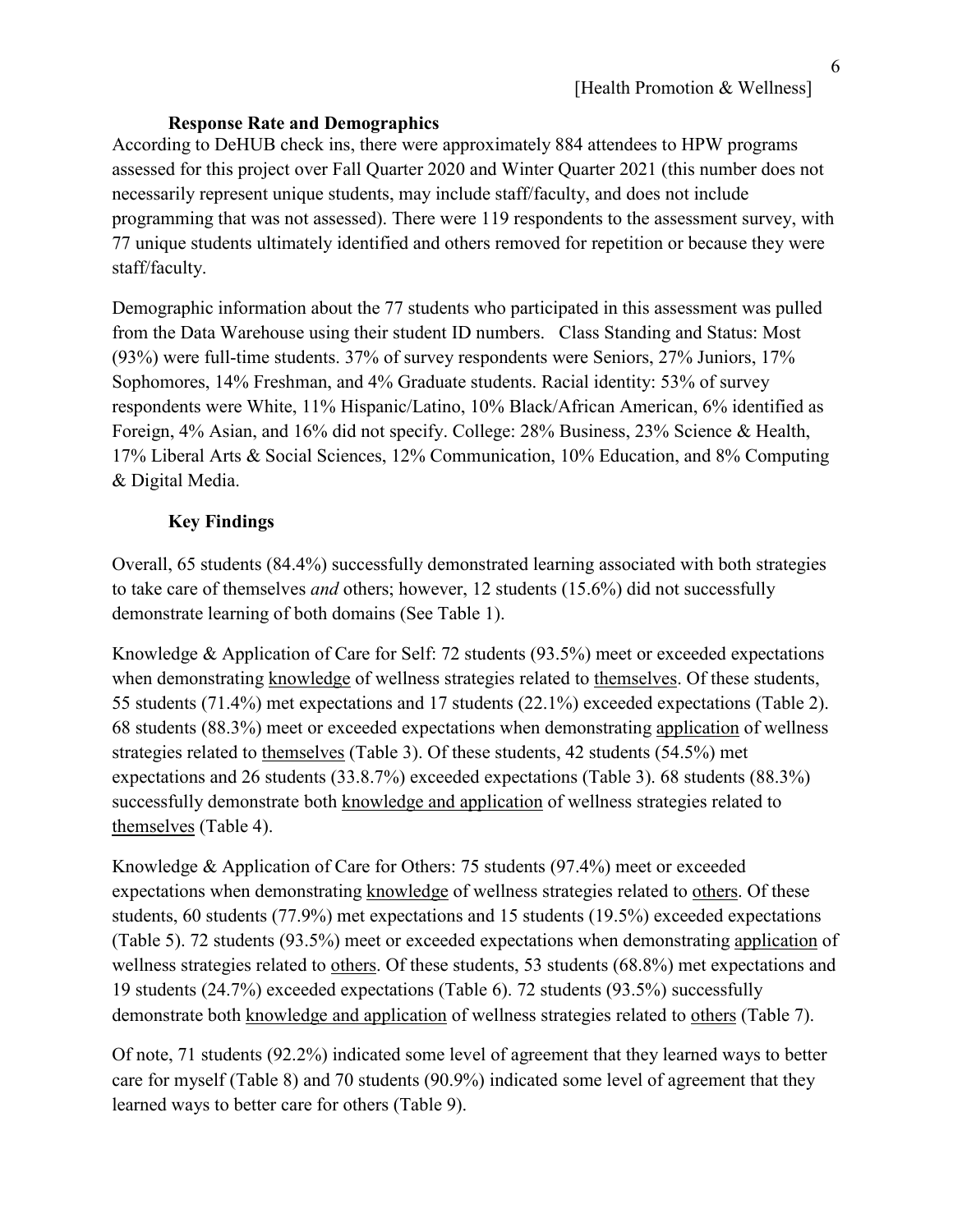| <b>Program Level</b>                                                                                                                                                                        | <b>Number of Students</b> | <b>Number of Students with</b>          |
|---------------------------------------------------------------------------------------------------------------------------------------------------------------------------------------------|---------------------------|-----------------------------------------|
| <b>Learning Outcome</b>                                                                                                                                                                     | <b>Assessed</b>           | <b>Acceptable or Better Performance</b> |
| Are students who participate<br>in activities and services that<br>increase knowledge and<br>awareness of wellness able to<br>describe strategies to take care<br>of themselves and others? | 77                        | 65                                      |

Acceptable performance was first determined by accuracy of responses and then by quality. For example, if the response was not accurate, it was coded as below expectations on both measures of the rubric. If there was one accurate response, it was coded as meeting expectations whereas multiple accurate responses exceeded expectations. For one or more accurate responses, the quality of response was then coded as either being irrelevant or abstract (below expectations), specific without context (meeting expectations), or specific with context (exceeding expectations).

The data was also analyzed to assess learning across various demographics. A lower proportion of first-generation students demonstrated learning compared to non-first-generation students (Table 10). A higher proportion of part-time students demonstrated learning compared to fulltime students (Table 11). A higher proportion of students in the colleges of business, LASS, and CSH demonstrated learning compared to students in the colleges of communication, CDM, and Education (Table 12). A higher proportion of off-campus students demonstrated learning compared to on-campus students (Table 13). A higher proportion of Asian, Black, Latino, and White students demonstrated learning compared to foreign students (Table 14). A similar proportion of students of color demonstrated learning compared to White students (Table 15). A similar proportion of female students demonstrated learning compared to male students (Table 16). A higher proportion of graduate, Junior, and sophomore students demonstrated learning compared to freshman and senior students (Table 17).

## **VI. Discussion & Interpretation of Findings**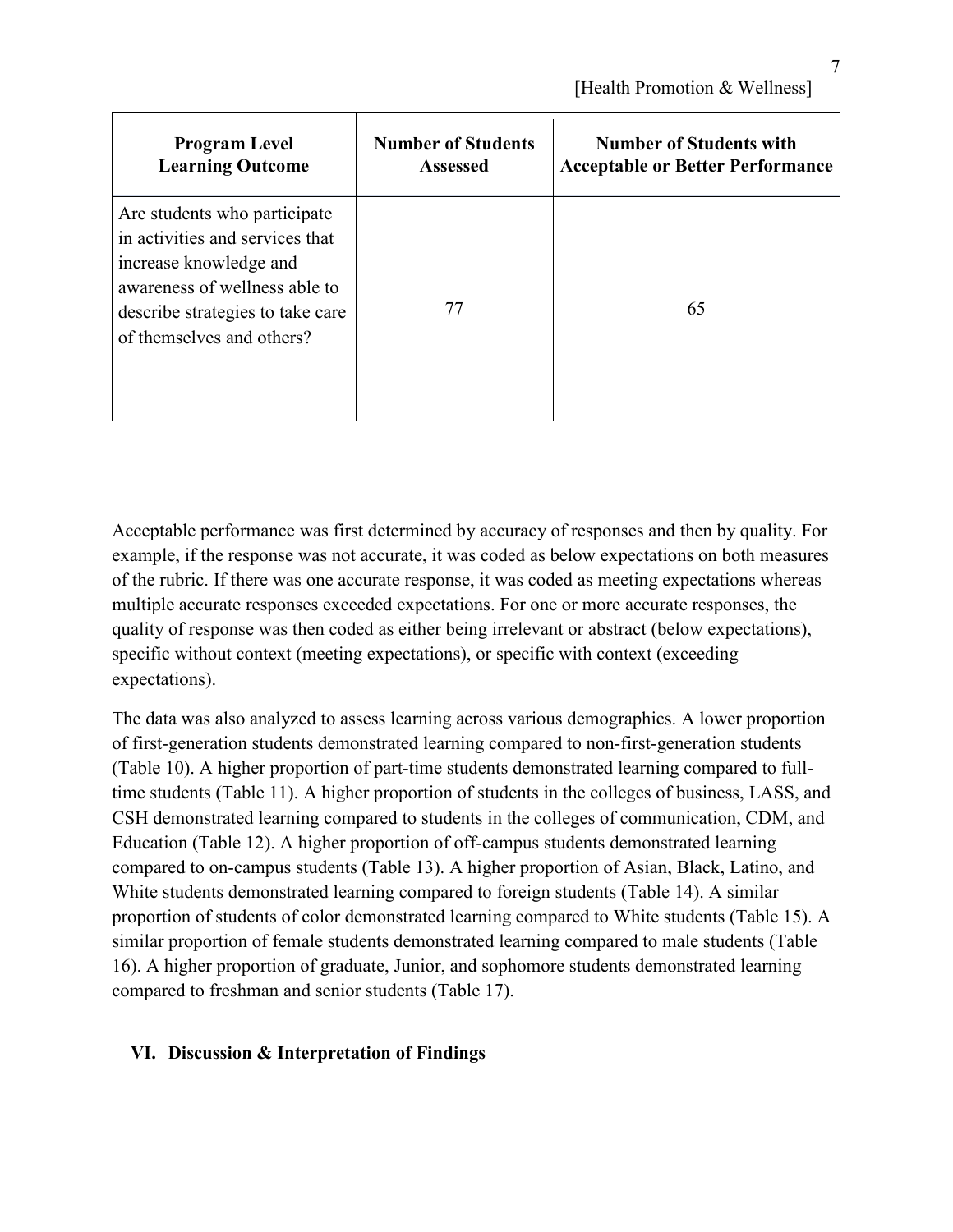#### [Health Promotion & Wellness]

The data shows 84.4% of students are in fact still meeting or exceeding expectations for learning in most (84.4%) cases. In short, the learning outcome of being able to describe strategies to care for themselves and others is being met. These results are satisfactory, especially considering they are on par with last year's findings (which found 85.3% of students are meeting or exceeding expectations).

In normal circumstances, we would have expected an increase of meeting and exceeding exceptions with the application of the recommendations from last year. For example, all presentations were updated to more explicitly include HPW learning outcomes and a 3-2-1 strategy for each workshop was created. This strategy clearly spells out the expectation of attendees to be able to identify 3 facts about the topic, 2 strategies for caring for self/others, and 1 resource to share/utilize. However, because this year led to virtual programming, creating more responsive programming (i.e. mental health coping with a pandemic), and virtual HEAT training, maintaining the results from last year is certainly satisfactory.

Concerning the demographic data collected and analyzed, a few key takeaways emerge. Firstly, HPW tends to cater programming toward first-year, on-campus students, especially HEAT programming. It is noted that first-year and on-campus students demonstrated less learning than returning students and off-campus students. This could indicate the need to more actively engage these students and also indicates that our programming may already be successful with other demographics. Further, given the lower outcomes for first generation and foreign students, HPW may want to consider a future assessment project focused on making programming more accessible and inclusive.

The pandemic may have impacted our data collection efforts in numerous ways. First, clearly student participation in HPW programming, or at least the survey, declined as the total number of responses declined from around 300 participants in last year's assessment project. This may be due to lack of attendance in programming as well as a lower response rate to a digital versus paper survey. Additionally, facilitators may have more easily forgotten to request responses at programs or may have been focused on competing priorities related to virtual programming.

When comparing the findings of this learning assessment to the one last year, results are comparable. Although participation in programming and the survey were greatly reduced, the overall outcomes are similar. Interestingly, knowledge (97.7% to 93.5%) and application (92.3% to 88.3%) of strategies to take care of oneself decreased slightly and knowledge (94% to 97.4%) and application (91% to 93.5%) of strategies to take care of others slightly increased. While the differences are minuscule, it may be related to the impact of the pandemic and/or on the type of programming and which facilitators were gaining survey respondents. For example, it is not surprising that self-care knowledge and application would see a decline during a global pandemic which saw an increase in mental health concerns, isolation, grief, anxiety, depression, etc. Similarly, it is not surprising that it would also increase a motivation for caring for others and focusing on community and action in this area. Or, perhaps certain programs, workshops, and facilitators were more likely to leave time and space for survey responses when the focus was less on individual self-care strategies (Choices, Wellness Wednesday) versus care for others  $(You+Me = We, Narcan Training).$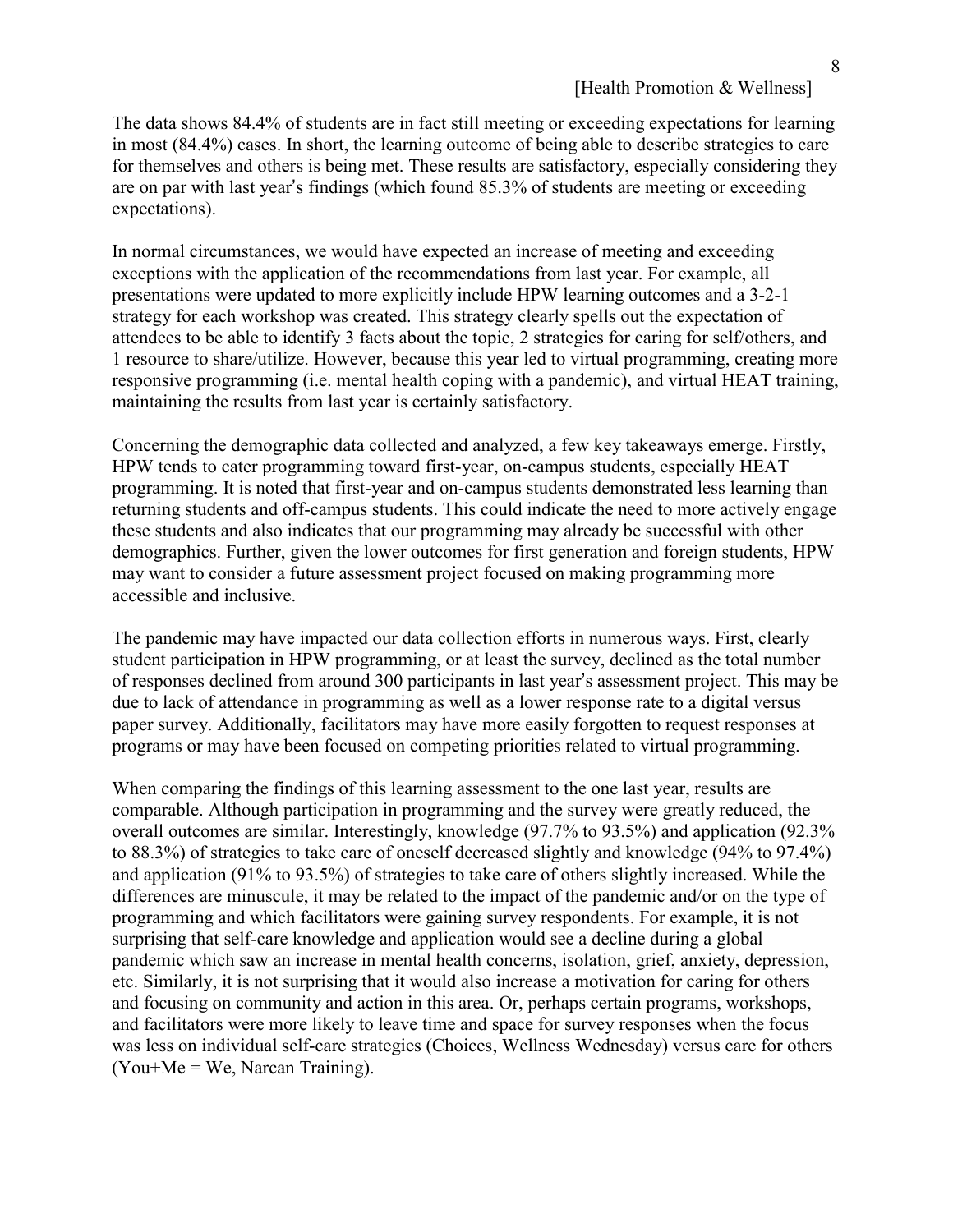Further, though attendance to programming was decreased, the level of learning remained. In regards to the question of whether virtual programming is as effective, the answer seems twofold: 1) virtual programming was just as effective as in-person programming from a learning outcome perspective; 2) virtual programming may or may not be as effective in terms of getting students to register and attend. The second point would need to be developed further as it is unclear if the lack of attendance is due to programs being virtual or other factors and stressors during the year (for example, students not prioritizing attending HPW workshops over other needs during the pandemic).

## **VII. Recommendations and Plans for Action**

## **Recommendations**

- Upon transitioning to in-person and potentially hybrid programming, HPW staff and student staff will utilize the existing presentations to ensure each workshop explicitly meets learning objectives.
- HPW will explore the option of providing ongoing hybrid/virtual programs to ensure accessibility, with the commuter population in mind.
- New staff, especially peer health educators, will be taught how to link programming to the Program Area Map and learning objectives, potentially incorporating the results of this survey and more clearly linking learning assessment results with facilitator training.
- Peer health educators will be focused on more specific topic areas in the 2021-2022 academic year, which will allow for more specialized training, and, potentially, increased learning by participants. While the data is certainly satisfactory, the goal would be maintaining or surpassing the current level of learning.
- Once transitioning to in-person programming, questions will be added to the survey, including: have you attended HPW programs in the past? And, Did you find the size of the program to be conducive to your learning?
- Surveying peer health educators on their comfort with facilitation, comfort with workshop topic, and evaluating their facilitation skills are ideas for future assessment projects.
- Make programming more inclusive, especially for foreign and first generation students; consider this as a future assessment project.

## **Action Plan**

- Christine Augustin will utilize this report and findings as she sees fit for HEAT training in August 2021
- Katie Bellamy will update the Qualtrics Survey in July 2021 to reflect updated questions. Surveys will be shared at all workshops/presentations, whether in-person, virtual, or hybrid, throughout the 2021-2022 academic year.
- HPW professional staff will discuss the most appropriate assessment project for 2021-2022 in Summer Quarter 2021, which may include use of the ideas above.
- Barriers may include:
	- Difficulty with the transition to on-campus workshops and presentations
	- Difficulty disseminating the survey in hybrid situations
	- Time constraints and competing priorities (i.e. new ideas for future assessment projects may lead to less time on continued evaluation of workshops/programs)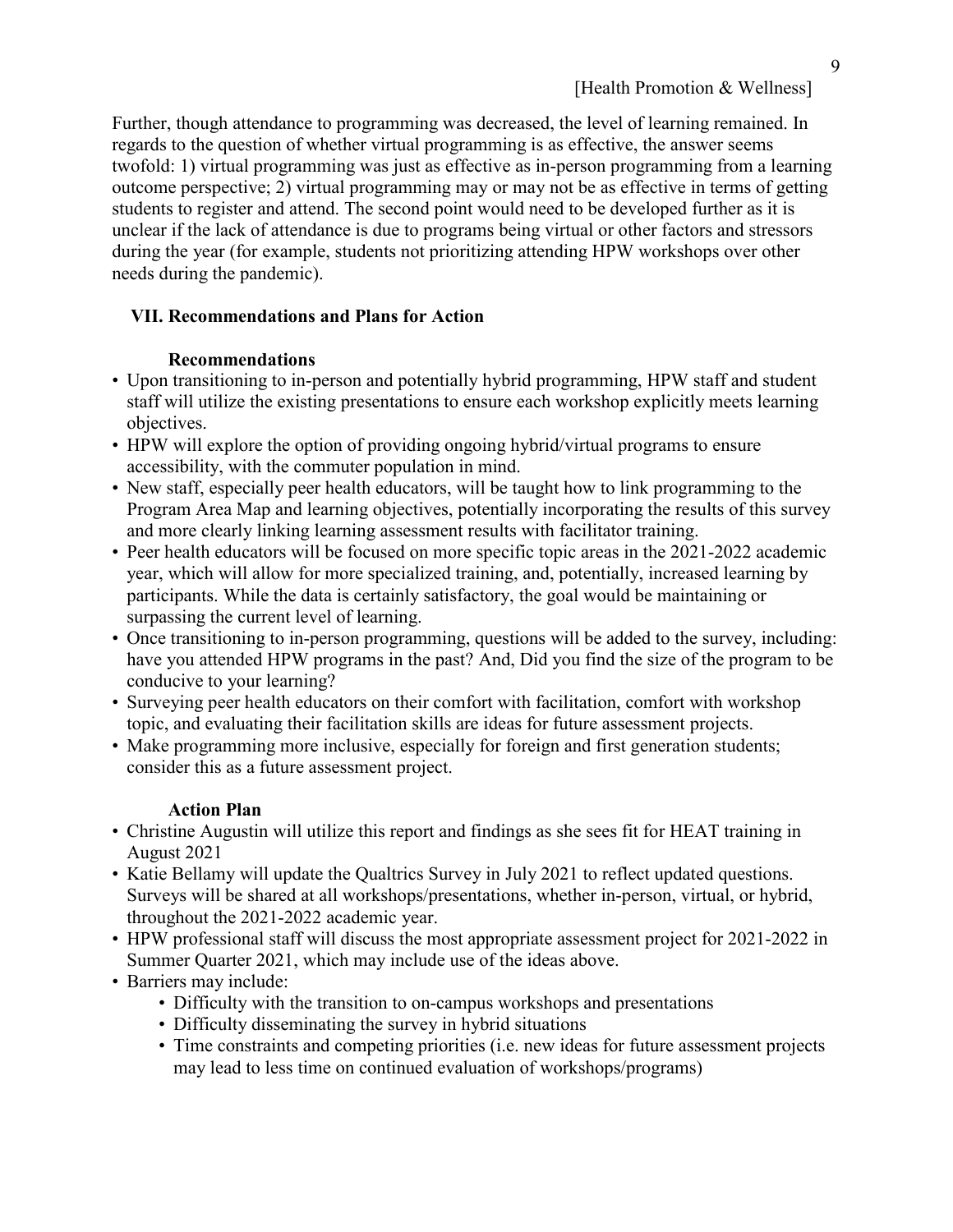• Time constraints when attempting to make this evaluation process an all-staff focus versus one person taking the lead

## **Sharing the results**

- Katie Bellamy will share this assessment report as well as a presentation to the professional staff and graduate assistants in HPW to ensure understanding by all.
- Professional staff, in particular Christine Augustin, will coordinate how to disseminate the results to HEAT.
- Marketing and Communications GHI and HPW professional staff, especially Christine Augustin as the GHI's supervisor, will discuss how to use the survey results in HPW promotional materials.
- Shannon Suffoletto will share the information as appropriate with leadership and the Division.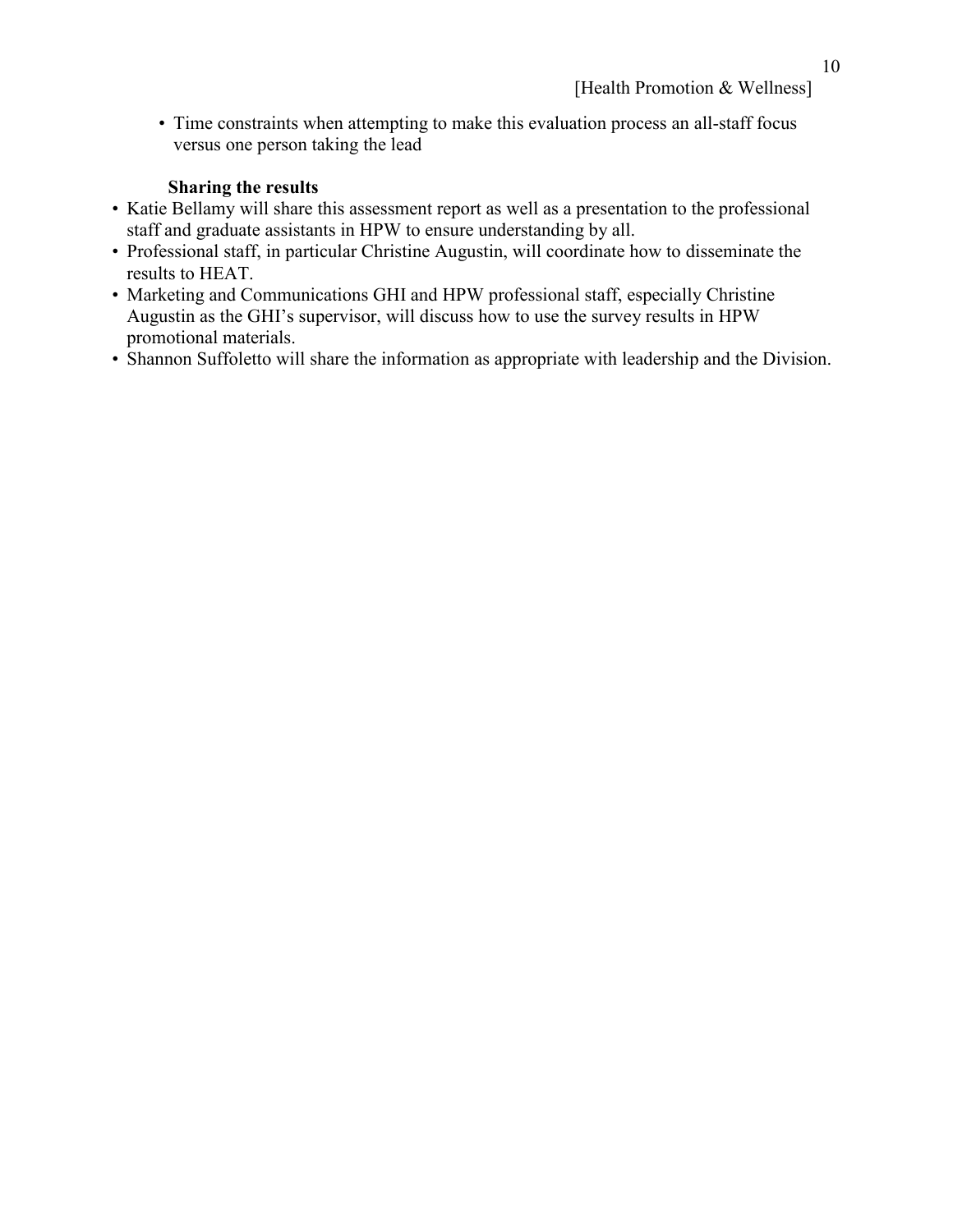## **Default Question Block**

| Date:            |  |  |  |
|------------------|--|--|--|
|                  |  |  |  |
|                  |  |  |  |
|                  |  |  |  |
| $I$ am a:        |  |  |  |
| Student          |  |  |  |
| $\bigcirc$ Staff |  |  |  |
| Faculty          |  |  |  |

Your DePaul ID:

#### Facilitator Name(s):

- Shannon Suffoletto
- Katie Bellamy
- Katrina Wagner
- **Christine Augustin**
- Benjamin Tholotowsky
- Wynante Charles
- Natalie Altenburg
- Peter Wild Crea
- Nikhil Kulkarni
- Molly Fryda
- □ Brittany Usoroh
- Cindy Hernandez
- Other/Guest Lecturer

#### Workshop Code:

- SRV Sexual & Relationship Violence, Healthy Relationships, Sexual Health
- AOD Alcohol & Other Drugs, Harm Reduction, Recovery, Substance-free Living
- MW Mental Wellbeing Stress Management, Sleep, Body Image

Based on what you have learned in this workshop/presentation, describe at least three facts about the topic: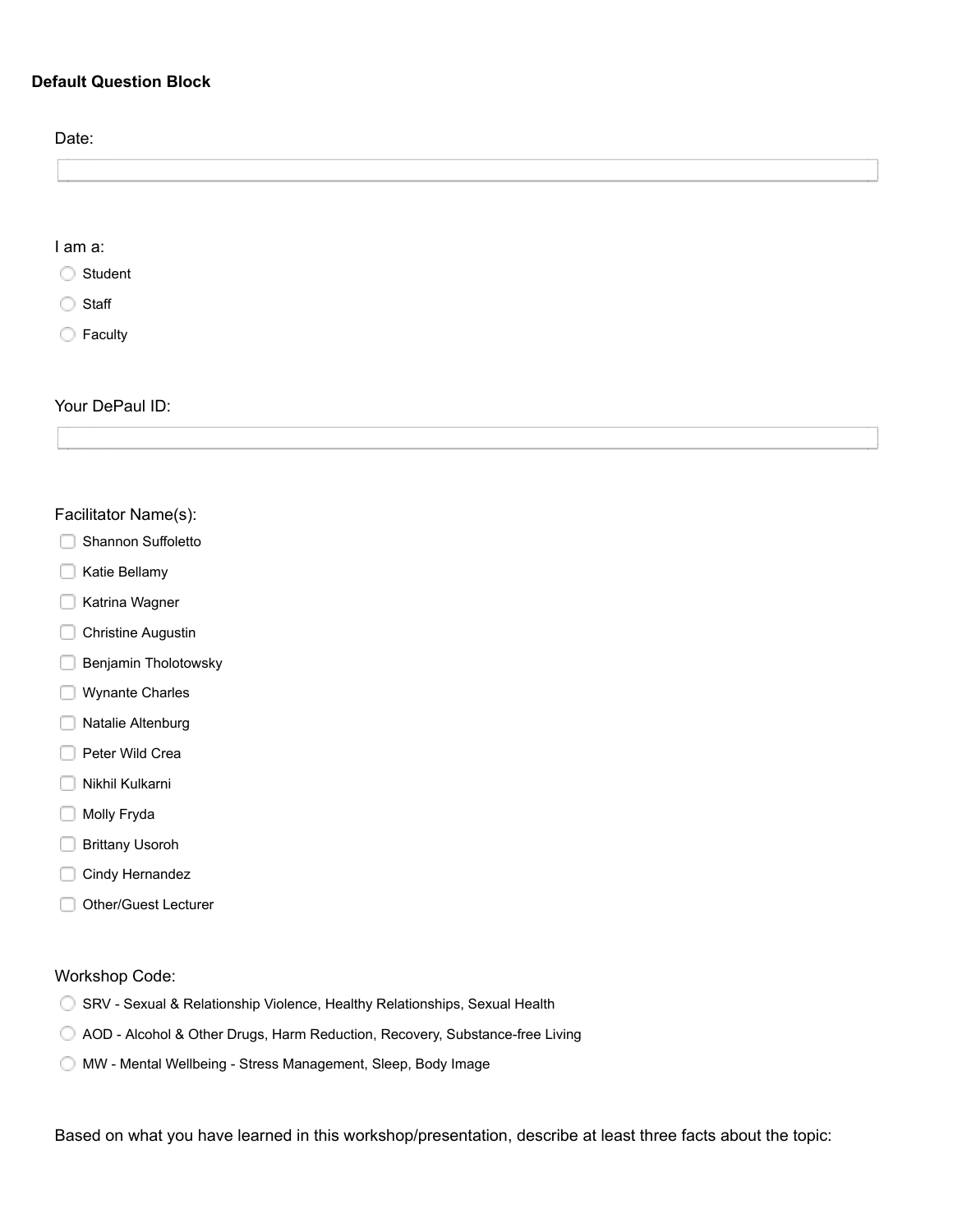Based on what you have learned in this workshop/presentation, describe at least one specific strategy you can use to take care of yourself (Please elaborate and provide context):

Based on what you have learned in this workshop/presentation, describe at least one specific strategy you can use to take care of others (Please elaborate and provide context):

Based on what you have learned in this workshop/presentation, describe at least one resource you can use or share with a friend:

I have learned ways to better care for myself:

- Strongly agree
- **Agree**
- Neither agree nor disagree
- O Disagree
- Strongly disagree

I have learned ways to better care for others:

- Strongly agree
- Agree
- Neither agree nor disagree
- Disagree
- Strongly disagree

I am more motivated to engage in self-care after attending this workshop/presentation:

- Strongly agree
- Agree
- Neither agree nor disagree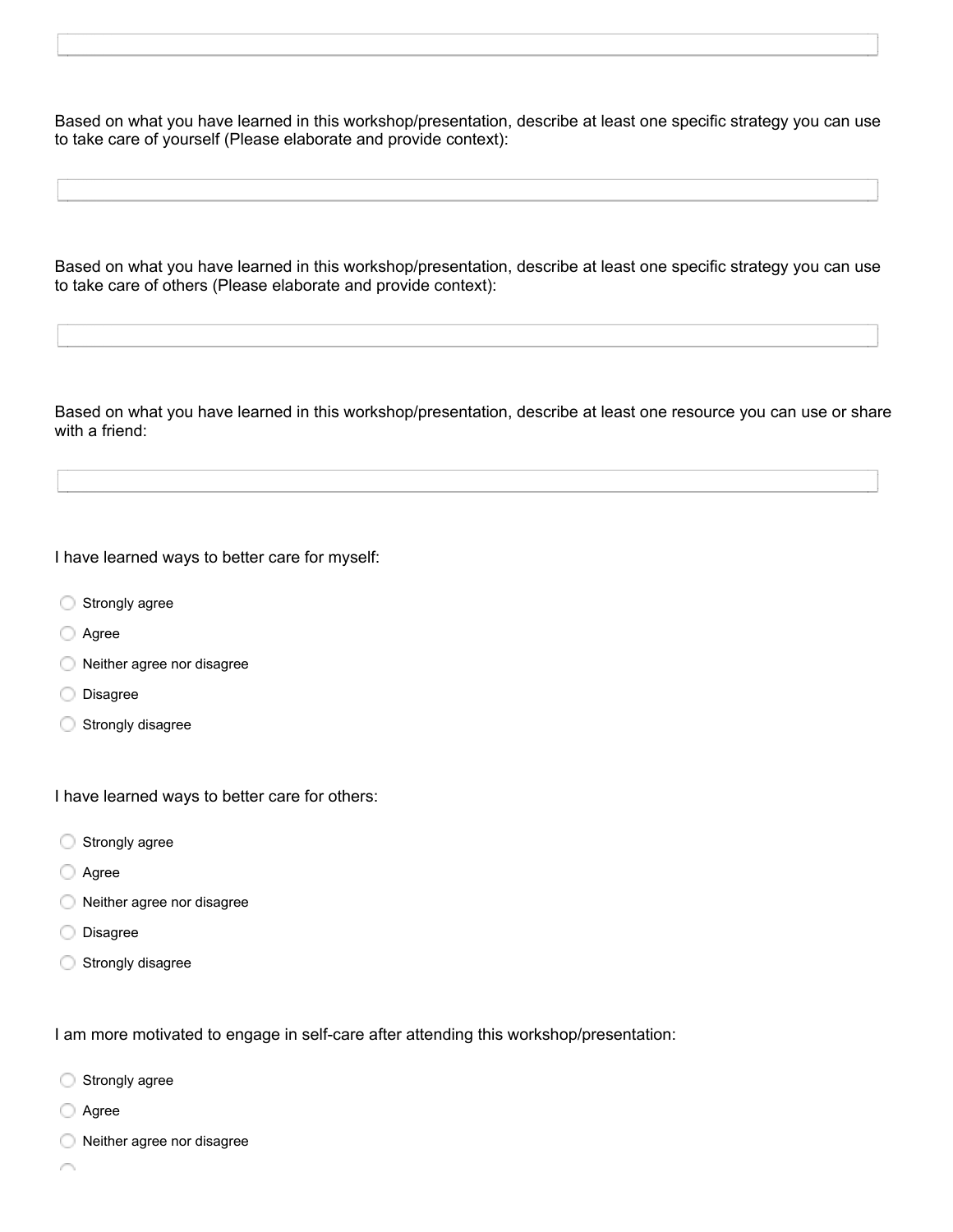- Disagree
- Strongly disagree

I find the content of this workshop/presentation relevant to my academic success:

- Strongly agree
- Agree
- Neither agree nor disagree
- O Disagree
- Strongly disagree

I find the content of this workshop/presentation relevant to my sense of belonging at DePaul:

- Strongly agree
- **Agree**
- Neither agree nor disagree
- O Disagree
- Strongly disagree

#### Other Comments:

I consent to have my narrative responses utilized by HPW in promotional and marketing materials, including but not limited to: presentations, social posts, and posters, to help describe the student experience with HPW. I understand this is optional and that my name will never be disclosed or linked to my narrative responses.

Yes, I consent

No, I do not consent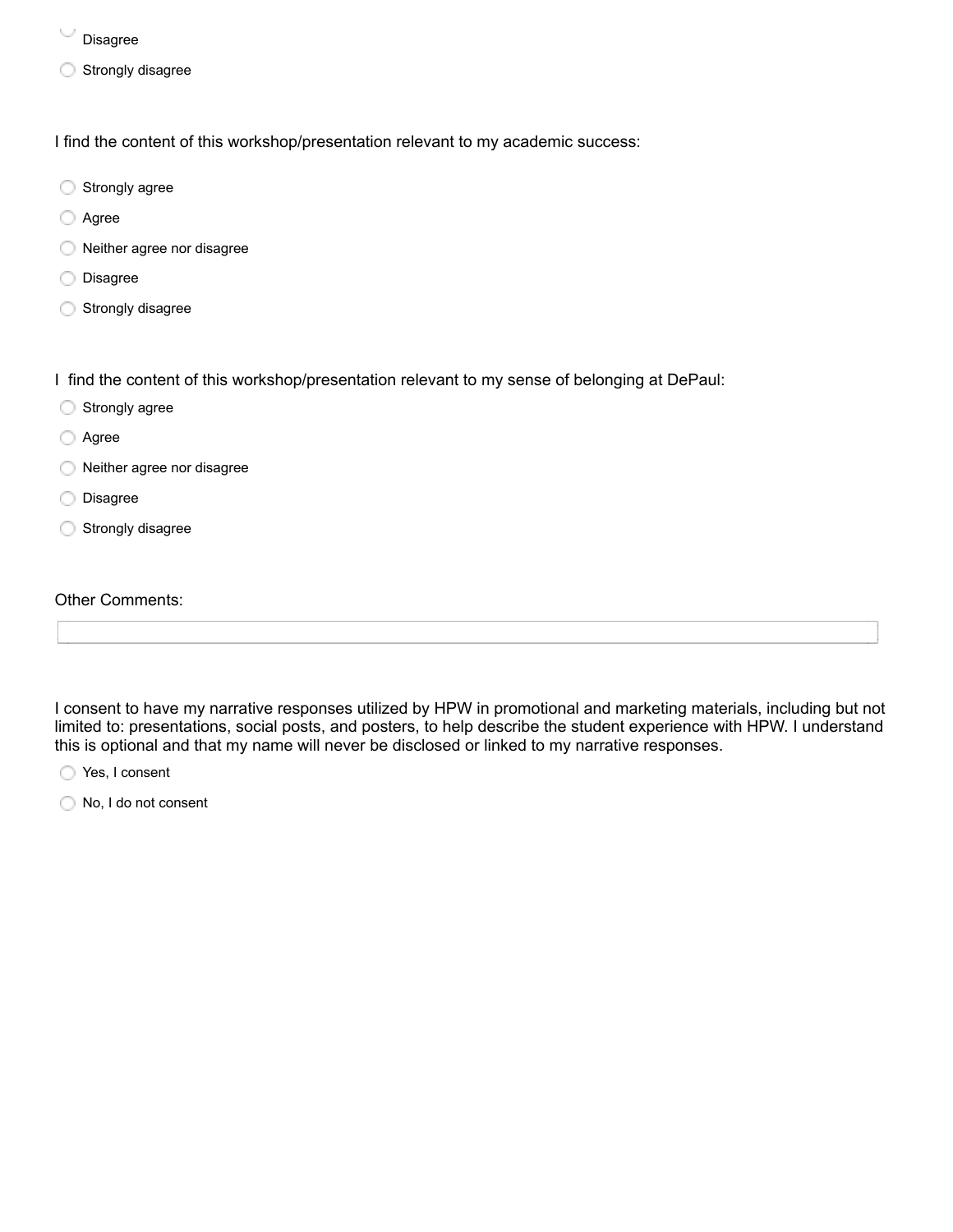# Rubric for Analyzing HPW Assessment Project Survey Responses Winter Quarter 2020

|               |                        | <b>Below</b> | <b>Meets</b>    | <b>Exceeds</b>  |
|---------------|------------------------|--------------|-----------------|-----------------|
|               |                        | Expectations | Expectations    | Expectations    |
|               | Number of              |              |                 |                 |
| Take Care of  | Accurate               | 0A           | 1A              | $2+A$           |
| Yourself      | <b>Responses</b>       |              |                 |                 |
|               |                        | Irrelevant   | <b>Specific</b> | <b>Specific</b> |
|               | Quality of             | or           | without         | with            |
|               | Response               | Abstract     | context         | context         |
|               | Number of              |              |                 |                 |
| Take Care of  | Accurate               | 0A           | 1A              | $2+A$           |
| <b>Others</b> | Responses              |              |                 |                 |
|               |                        | Irrelevant   | <b>Specific</b> | <b>Specific</b> |
|               | Quality of<br>Response | or           | without         | with            |
|               |                        | Abstract     | context         | context         |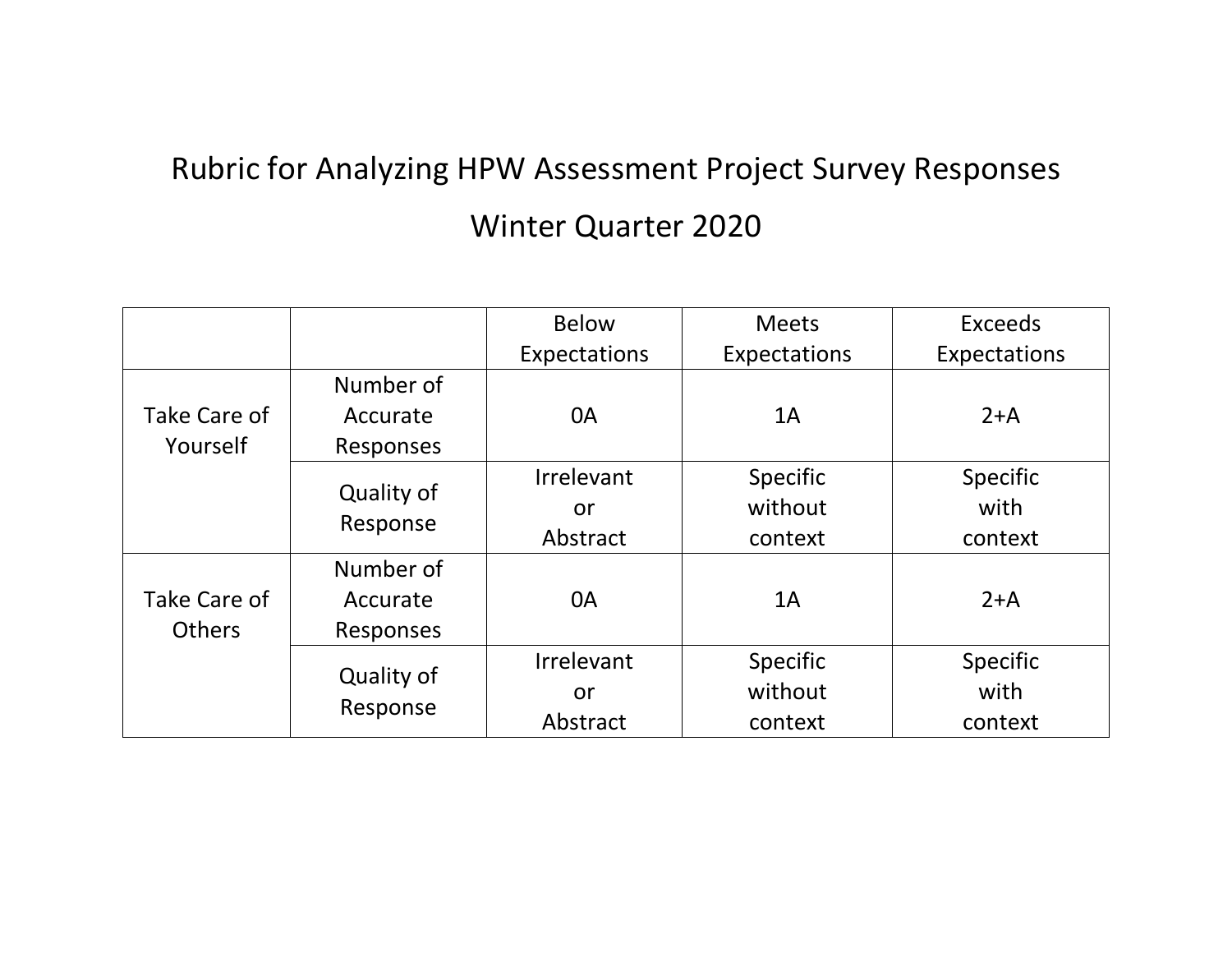#### **TABLE 2 - SELF KNOWLEDGE**

|           |                    | Fre-<br>quency | Percent | Valid Per-<br>cent | Cumulative<br>Percent |
|-----------|--------------------|----------------|---------|--------------------|-----------------------|
| Vali<br>d | Exceeds<br>$(2+A)$ | 17             | 22.1    | 22.1               | 22.1                  |
|           | Meets (1A)         | 55             | 71.4    | 71.4               | 93.5                  |
|           | Below (0A)         | 5              | 6.5     | 6.5                | 100.0                 |
|           | Total              | 77             | 100.0   | 100.0              |                       |

**TABLE 3 - SELF APPLICATION**

|           |              | Fre-<br>quency | Percent | Valid Per-<br>cent | Cumulative<br>Percent |
|-----------|--------------|----------------|---------|--------------------|-----------------------|
| Vali<br>d | Ex-<br>ceeds | 26             | 33.8    | 33.8               | 33.8                  |
|           | <b>Meets</b> | 42             | 54.5    | 54.5               | 88.3                  |
|           | <b>Below</b> | 9              | 11.7    | 11.7               | 100.0                 |
|           | Total        | 77             | 100.0   | 100.0              |                       |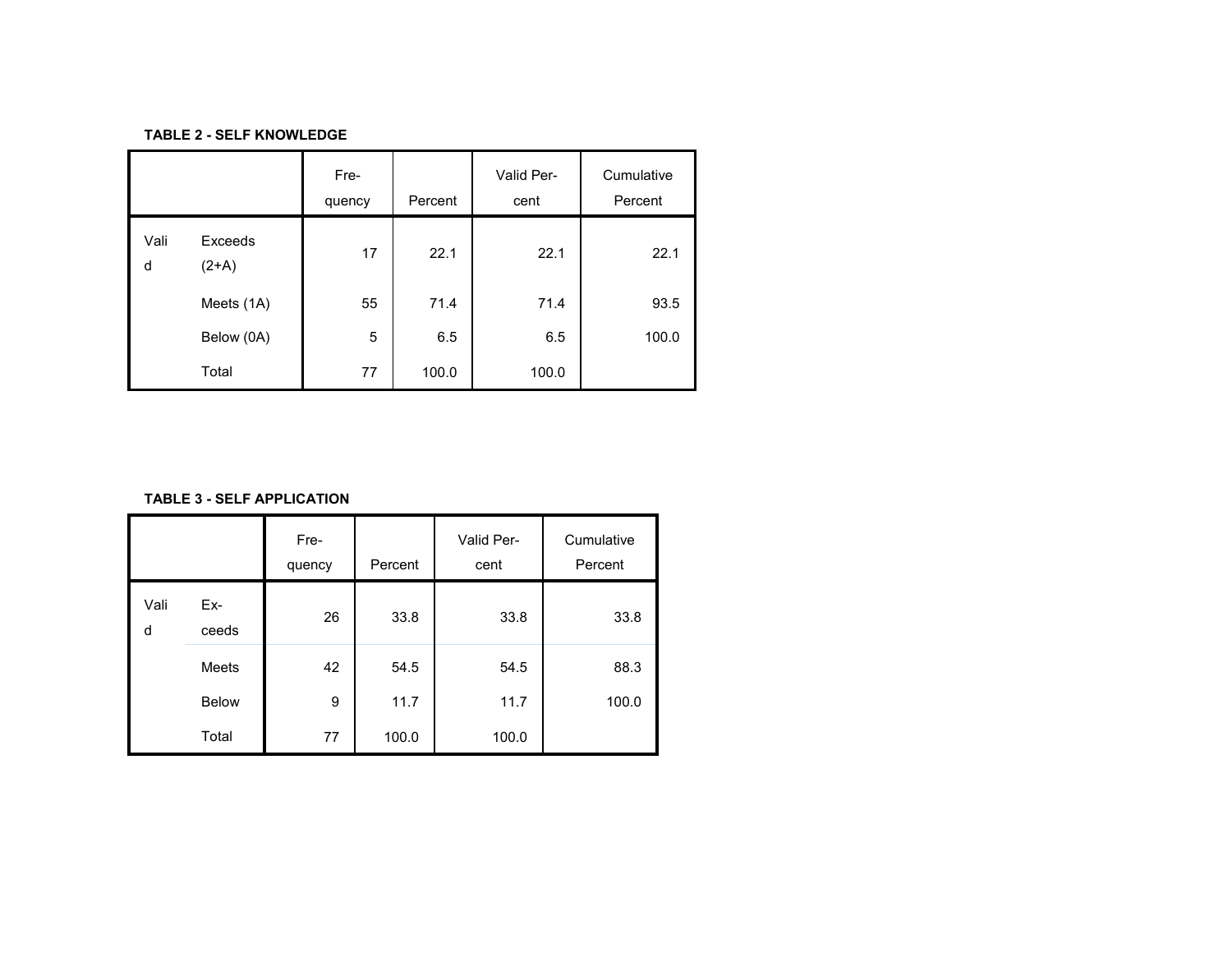#### **TABLE 4 - SELF MASTERY**

|      |            | Fre-<br>quency | Percent | Valid Per-<br>cent | Cumulative<br>Percent |
|------|------------|----------------|---------|--------------------|-----------------------|
| Vali | Yes        | 68             | 88.3    | 88.3               | 88.3                  |
| d    | No         | 9              | 11.7    | 11.7               | 100.0                 |
|      | To-<br>tal | 77             | 100.0   | 100.0              |                       |

#### **TABLE 5 - OTHERS KNOWLEDGE**

|           |                    | Fre-<br>quency | Percent | Valid Per-<br>cent | Cumulative<br>Percent |
|-----------|--------------------|----------------|---------|--------------------|-----------------------|
| Vali<br>d | Exceeds<br>$(2+A)$ | 15             | 19.5    | 19.5               | 19.5                  |
|           | Meets (1A)         | 60             | 77.9    | 77.9               | 97.4                  |
|           | Below (0A)         | $\overline{2}$ | 2.6     | 2.6                | 100.0                 |
|           | Total              | 77             | 100.0   | 100.0              |                       |

#### **TABLE 1 - LEARNING**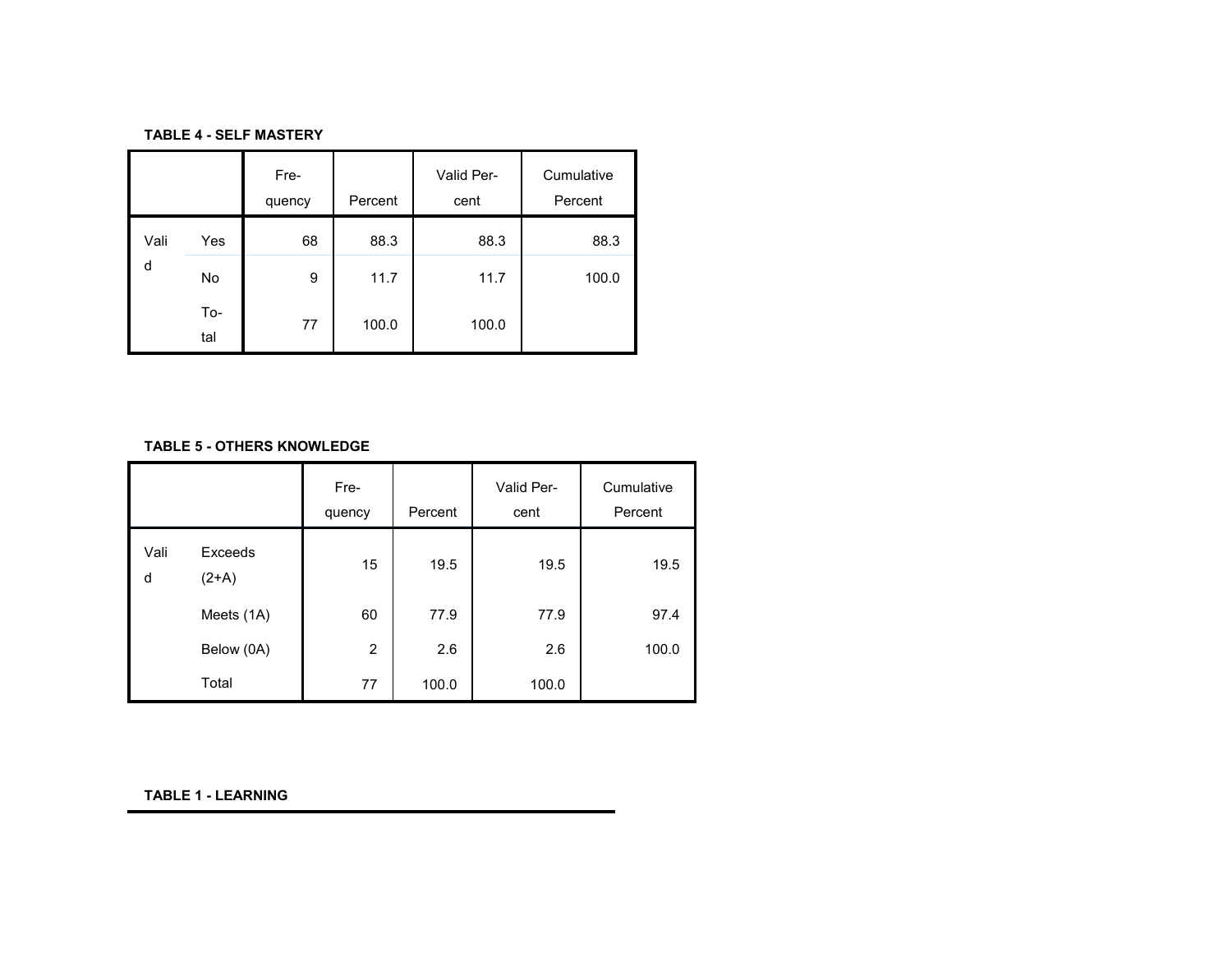|      |            | Fre-<br>quency | Per-<br>cent | Valid Per-<br>cent | Cumulative<br>Percent |
|------|------------|----------------|--------------|--------------------|-----------------------|
| Vali | No         | 12             | 15.6         | 15.6               | 15.6                  |
| d    | Ye<br>s    | 65             | 84.4         | 84.4               | 100.0                 |
|      | To-<br>tal | 77             | 100.0        | 100.0              |                       |

**TABLE 6 - OTHERS APPLICATION**

|           |              | Fre-<br>quency | Per-<br>cent | Valid Per-<br>cent | Cumulative<br>Percent |
|-----------|--------------|----------------|--------------|--------------------|-----------------------|
| Vali<br>d | Ex-<br>ceeds | 19             | 24.7         | 24.7               | 24.7                  |
|           | <b>Meets</b> | 53             | 68.8         | 68.8               | 93.5                  |
|           | <b>Below</b> | 5              | 6.5          | 6.5                | 100.0                 |
|           | Total        | 77             | 100.0        | 100.0              |                       |

#### **TABLE 7 - OTHERS MASTERY**

|     | Fre-<br>quency | Percent | Valid Per-<br>cent | Cumulative<br>Percent |
|-----|----------------|---------|--------------------|-----------------------|
| Yes | 72             | 93.5    | 93.5               | 93.5                  |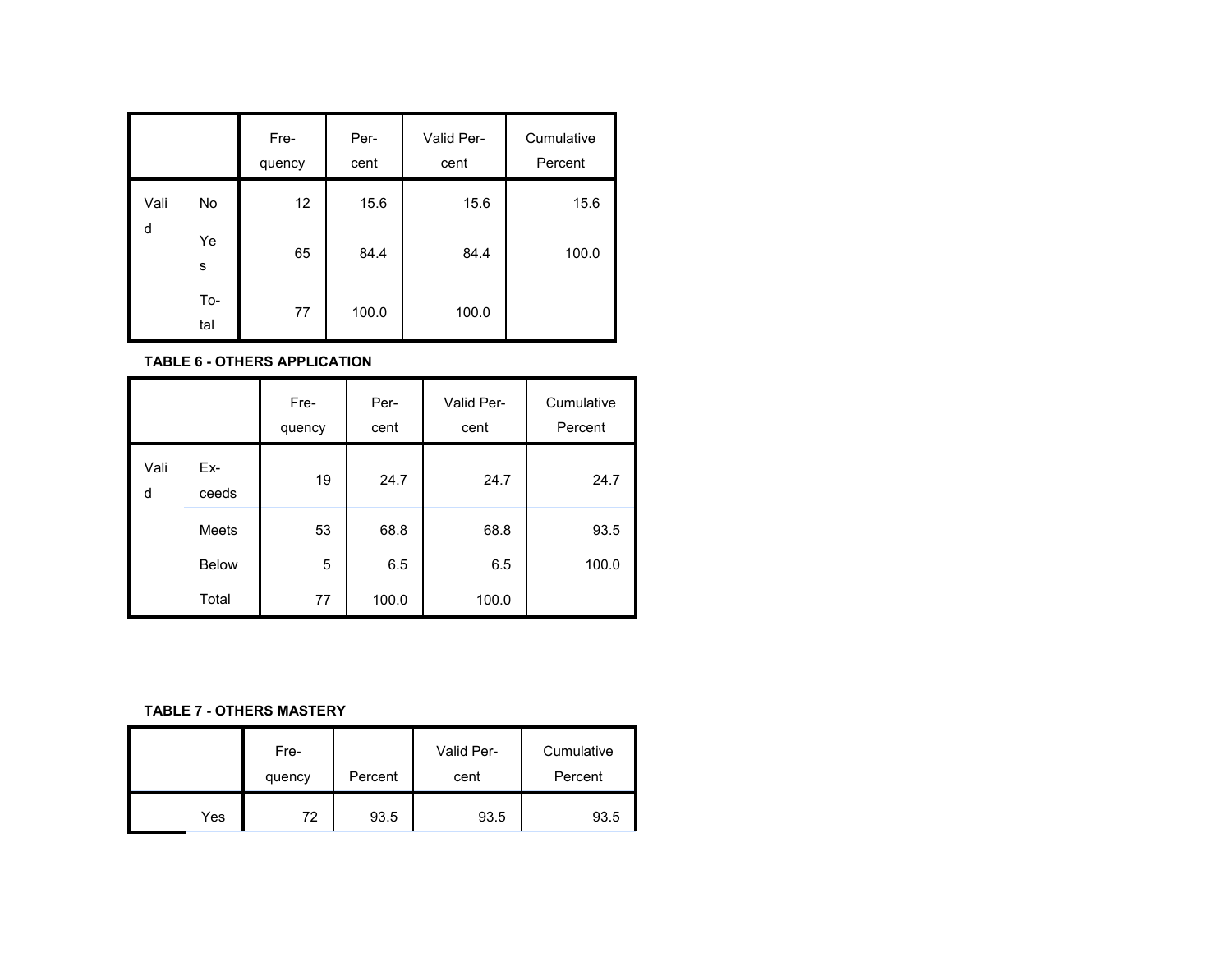| Vali | No         | 5  | 6.5   | 6.5   | 100.0 |
|------|------------|----|-------|-------|-------|
| ч    | To-<br>tal | 77 | 100.0 | 100.0 |       |

**TABLE 8 - I have learned ways to better care for myself:**

|           |                   | Fre-<br>quency | Percent | Valid Per-<br>cent | Cumulative<br>Percent |
|-----------|-------------------|----------------|---------|--------------------|-----------------------|
| Vali<br>d | Strongly<br>Agree | 35             | 45.5    | 45.5               | 45.5                  |
|           | Agree             | 36             | 46.8    | 46.8               | 92.2                  |
|           | <b>Neither</b>    | 6              | 7.8     | 7.8                | 100.0                 |
|           | Total             | 77             | 100.0   | 100.0              |                       |

**TABLE 9 - I have learned ways to better care for others:**

|           |                   | Fre-<br>quency | Percent | Valid Per-<br>cent | Cumulative<br>Percent |
|-----------|-------------------|----------------|---------|--------------------|-----------------------|
| Vali<br>d | Strongly<br>Agree | 38             | 49.4    | 49.4               | 49.4                  |
|           | Agree             | 32             | 41.6    | 41.6               | 90.9                  |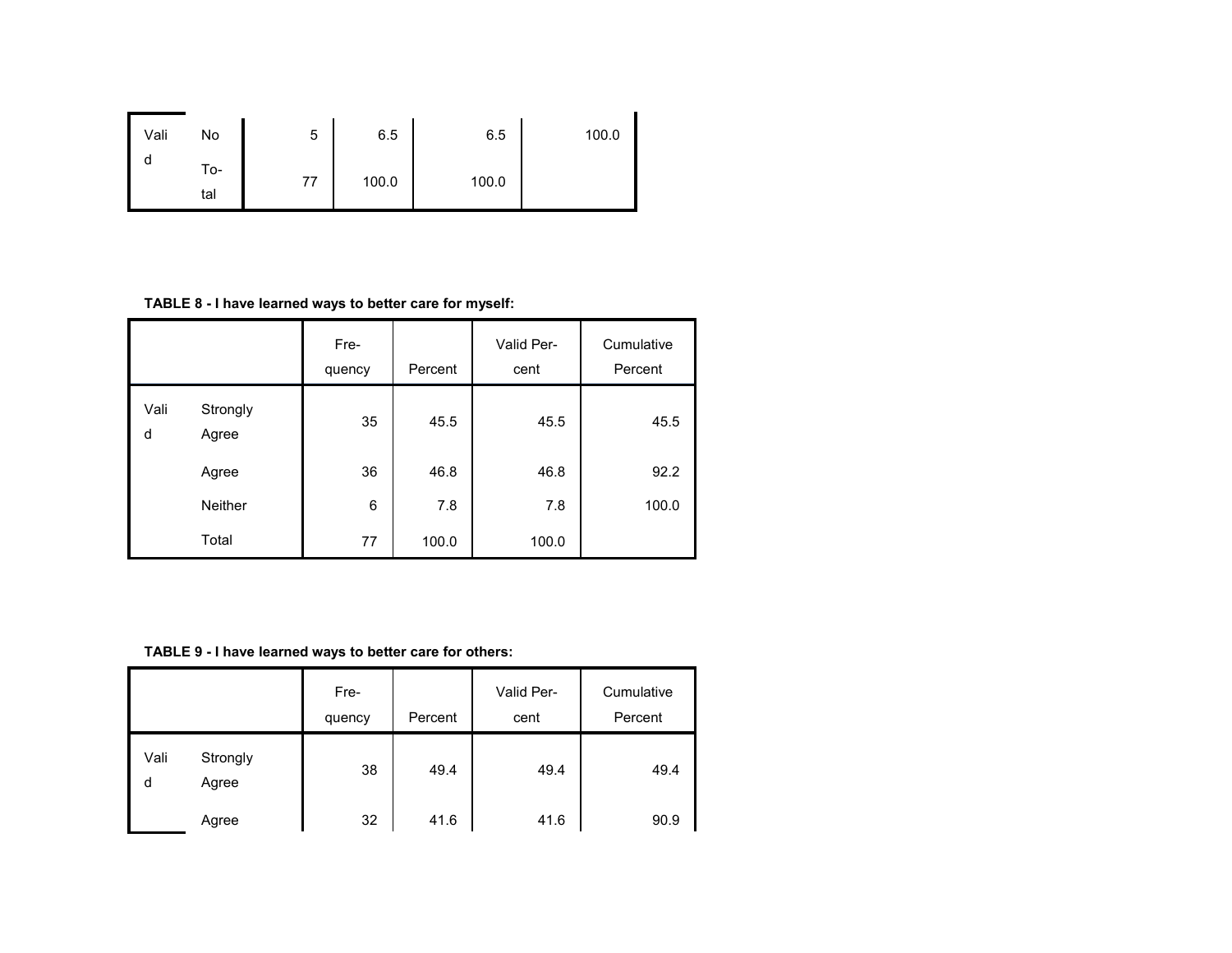| <b>Neither</b> |    | 9.1   | 9.1   | 100.0 |
|----------------|----|-------|-------|-------|
| Total          | 77 | 100.0 | 100.0 |       |

#### **Table 10 - First Generation**

| Crosstab        |                |                |             |      |      |     |
|-----------------|----------------|----------------|-------------|------|------|-----|
|                 | First Gen      | Total          |             |      |      |     |
|                 |                | No             | Yes         |      |      |     |
| <b>LEARNING</b> | No             | Count          | $\mathbf 0$ | 6    | 6    | 12  |
|                 |                | % within First | 0.0%        | 14.0 | 20.0 | 15. |
|                 |                | Gen            |             | %    | %    | 6%  |
|                 | Yes            | Count          | 4           | 37   | 24   | 65  |
|                 |                | % within First | 100.0%      | 86.0 | 80.0 | 84. |
|                 |                | Gen            |             | $\%$ | %    | 4%  |
| Total           | Count          | $\overline{4}$ | 43          | 30   | 77   |     |
|                 | % within First | 100.0%         | 100.0%      | 100. | 100. |     |
|                 | Gen            |                |             | 0%   | 0%   |     |

## **Table 11 - Full/Part-Time**

| Crosstab |                |       |  |  |
|----------|----------------|-------|--|--|
|          | Full/Part-time | Total |  |  |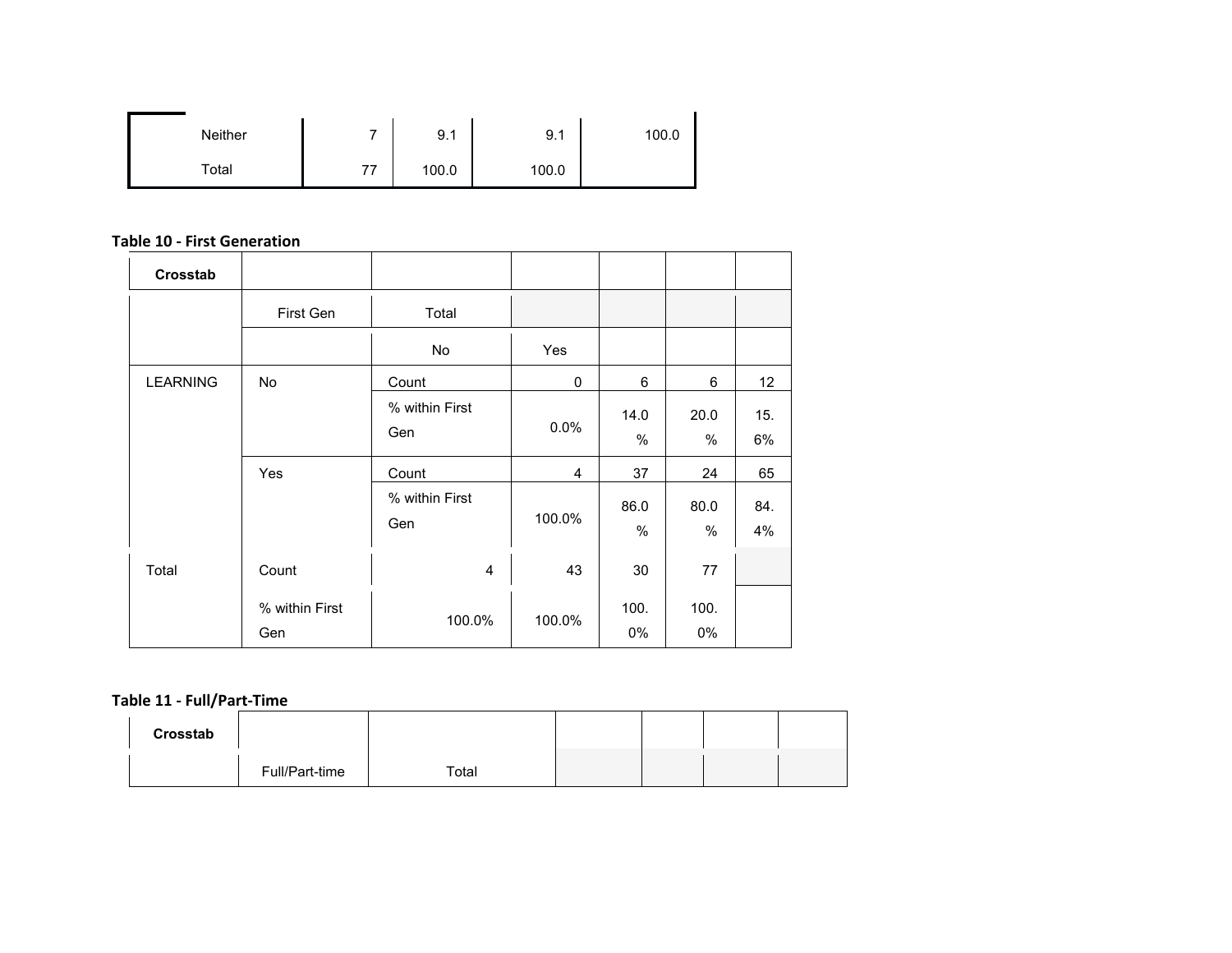|                 |                | Full-time               | Part-<br>time |                 |       |            |
|-----------------|----------------|-------------------------|---------------|-----------------|-------|------------|
| <b>LEARNING</b> | <b>No</b>      | Count                   | $\mathbf 0$   | 12 <sup>2</sup> | 0     | 12         |
|                 |                | % within Full/Part-time | 0.0%          | 17.             | 0.0%  | 15.6       |
|                 | Yes            | Count                   | 4             | 6%<br>56        | 5     | $\%$<br>65 |
|                 |                | % within Full/Part-time | 100.0%        | 82.             | 100.0 | 84.4       |
|                 |                |                         |               | 4%              | %     | $\%$       |
| Total           | Count          | 4                       | 68            | 5               | 77    |            |
|                 | % within       | 100.0%                  | 100.0%        | 100             | 100.0 |            |
|                 | Full/Part-time |                         |               | .0%             | %     |            |

## **Table 12 - College**

| Crosstab   |           |                           |                |                          |           |                                             |                       |                |             |           |
|------------|-----------|---------------------------|----------------|--------------------------|-----------|---------------------------------------------|-----------------------|----------------|-------------|-----------|
|            | College   |                           |                |                          |           |                                             |                       |                |             |           |
|            |           | Busi-                     | Communica-     | Computing<br>and Digital | Education | <b>Liberal Arts</b><br>& Social<br>Sciences | Science<br>and Health | Total          |             |           |
|            |           | ness                      | tion           | Media                    |           |                                             |                       |                |             |           |
| LEARN-     | <b>No</b> | Count                     | $\mathbf 0$    | $\overline{c}$           | 3         | 2                                           | 2                     | $\overline{2}$ |             | 12        |
| <b>ING</b> |           | $\%$<br>within<br>College | 0.0%           | 10.0%                    | 33.3%     | 28.6%                                       | 28.6%                 | 15.4<br>%      | 5.9<br>$\%$ | 15.6<br>% |
|            | Yes       | Count                     | $\overline{4}$ | 18                       | 6         | 5                                           | $\sqrt{5}$            | 11             | 16          | 65        |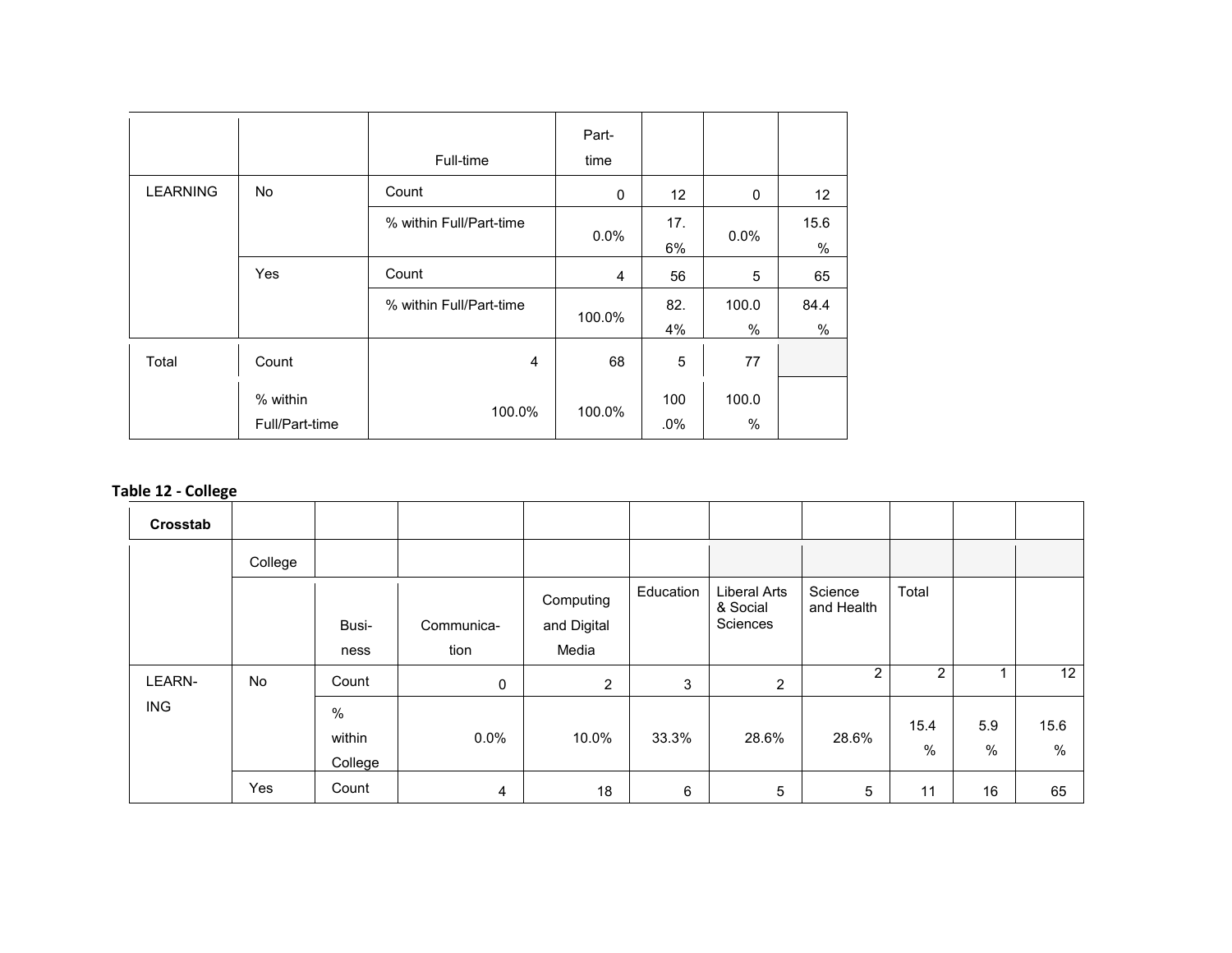|       |                        | $\%$<br>within<br>College | 100.0% | 90.0%  | 66.7%         | 71.4%  | 71.4%  | 84.6<br>%  | 94.1<br>%  | 84.4<br>% |
|-------|------------------------|---------------------------|--------|--------|---------------|--------|--------|------------|------------|-----------|
| Total | Count                  | 4                         | 20     | 9      | ⇁             | ⇁      | 13     | 17         | 77         |           |
|       | %<br>within<br>College | 100.0%                    | 100.0% | 100.0% | 100.0<br>$\%$ | 100.0% | 100.0% | 100.<br>0% | 100.<br>0% |           |

#### **Table 13 - Residential Status**

| Crosstab   |                                       |                             |             |                 |                |       |
|------------|---------------------------------------|-----------------------------|-------------|-----------------|----------------|-------|
|            | <b>Residential Status</b>             | Total                       |             |                 |                |       |
|            |                                       | <b>OFF</b>                  | ON          |                 |                |       |
| LEARN-     | <b>No</b>                             | Count                       | $\mathbf 0$ | 10 <sup>°</sup> | $\overline{2}$ | 12    |
| <b>ING</b> |                                       | % within Residential Status | $0.0\%$     | 15.2%           | 28.6%          | 15.6% |
|            | Yes                                   | Count                       | 4           | 56              | 5              | 65    |
|            |                                       | % within Residential Status | 100.0%      | 84.8%           | 71.4%          | 84.4% |
| Total      | Count                                 | 4                           | 66          | 7               | 77             |       |
|            | % within Residential<br><b>Status</b> | 100.0%                      | 100.0%      | 100.0<br>$\%$   | 100.0%         |       |

**Table 14 - Ethnicity**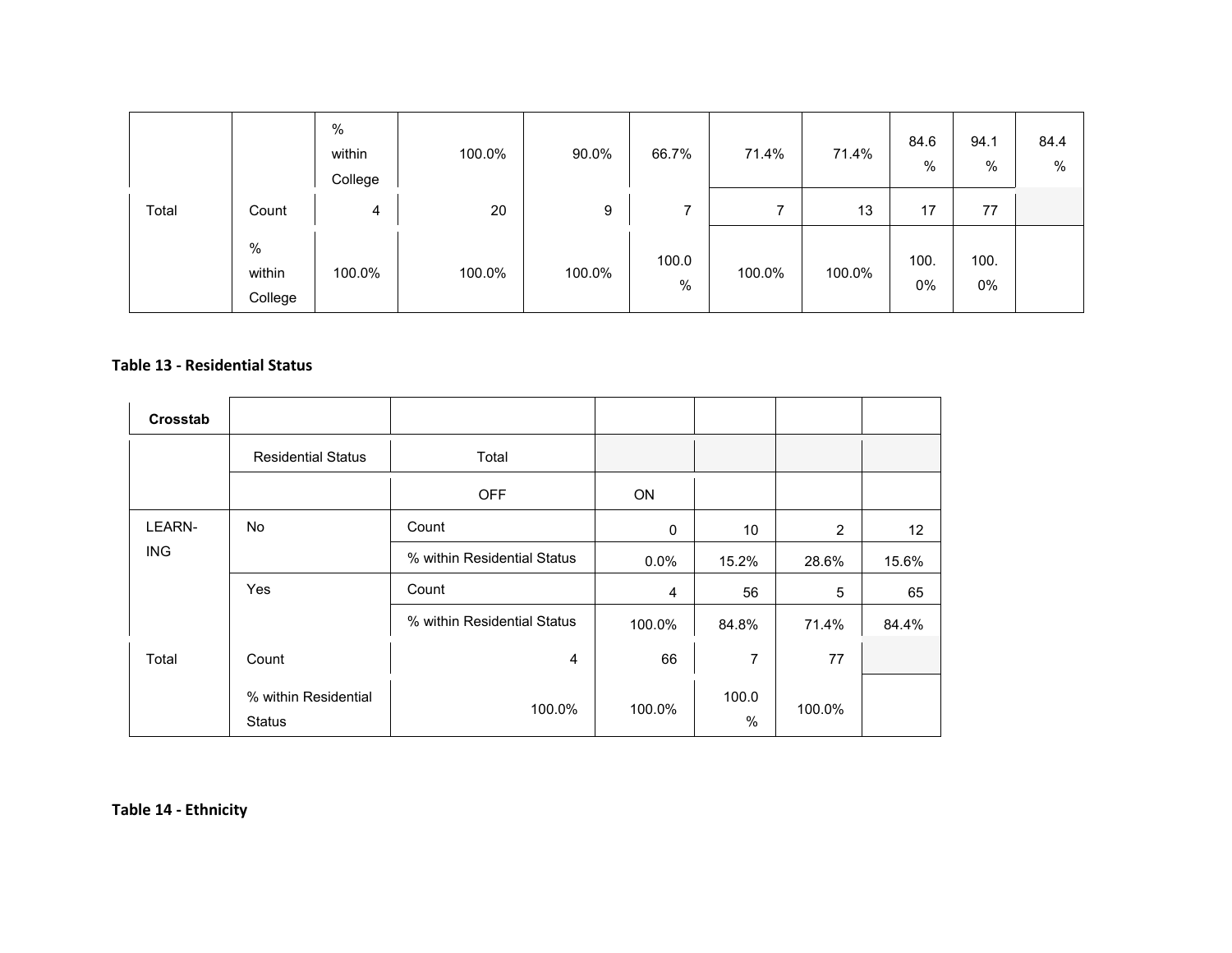| Crosstab      |                             |                                   |                                |                |                          |                       |                |               |                |           |
|---------------|-----------------------------|-----------------------------------|--------------------------------|----------------|--------------------------|-----------------------|----------------|---------------|----------------|-----------|
|               | Ethnic<br>Group             | Asian                             | Black/Af-<br>rican<br>American | Foreign        | His-<br>panic/L<br>atino | Not<br>Speci-<br>fied | White          | Total         |                |           |
| <b>LEARN-</b> | No                          | Count                             | $\mathsf 0$                    | 0              | $\mathbf 1$              | 1                     | $\mathbf{1}$   | 4             | $\overline{5}$ | 12        |
| <b>ING</b>    |                             | $\%$<br>within<br>Ethnic<br>Group | 0.0%                           | 0.0%           | 14.3%                    | 25.0%                 | 12.5%          | 33.3<br>$\%$  | 12.<br>$8\%$   | 15.<br>6% |
|               | Yes                         | Count                             | 4                              | 3              | $\,6\,$                  | $\mathsf 3$           | $\overline{7}$ | 8             | 34             | 65        |
|               |                             | $\%$<br>within<br>Ethnic<br>Group | 100.0%                         | 100.0%         | 85.7%                    | 75.0%                 | 87.5%          | 66.7<br>$\%$  | 87.<br>2%      | 84.<br>4% |
| Total         | Count                       | $\overline{\mathbf{4}}$           | 3                              | $\overline{7}$ | $\overline{\mathbf{4}}$  | 8                     | 12             | 39            | 77             |           |
|               | % within<br>Ethnic<br>Group | 100.0<br>$\%$                     | 100.0%                         | 100.0%         | 100.0%                   | 100.0%                | 100.0<br>$\%$  | 100.<br>$0\%$ | 100<br>.0%     |           |

## **Table 15 - Race**

| Crosstab |                                    |            |       |  |  |
|----------|------------------------------------|------------|-------|--|--|
|          | Race BIN                           | Total      |       |  |  |
|          | Not Specified, Foreign,<br>Unknown | <b>SoC</b> | White |  |  |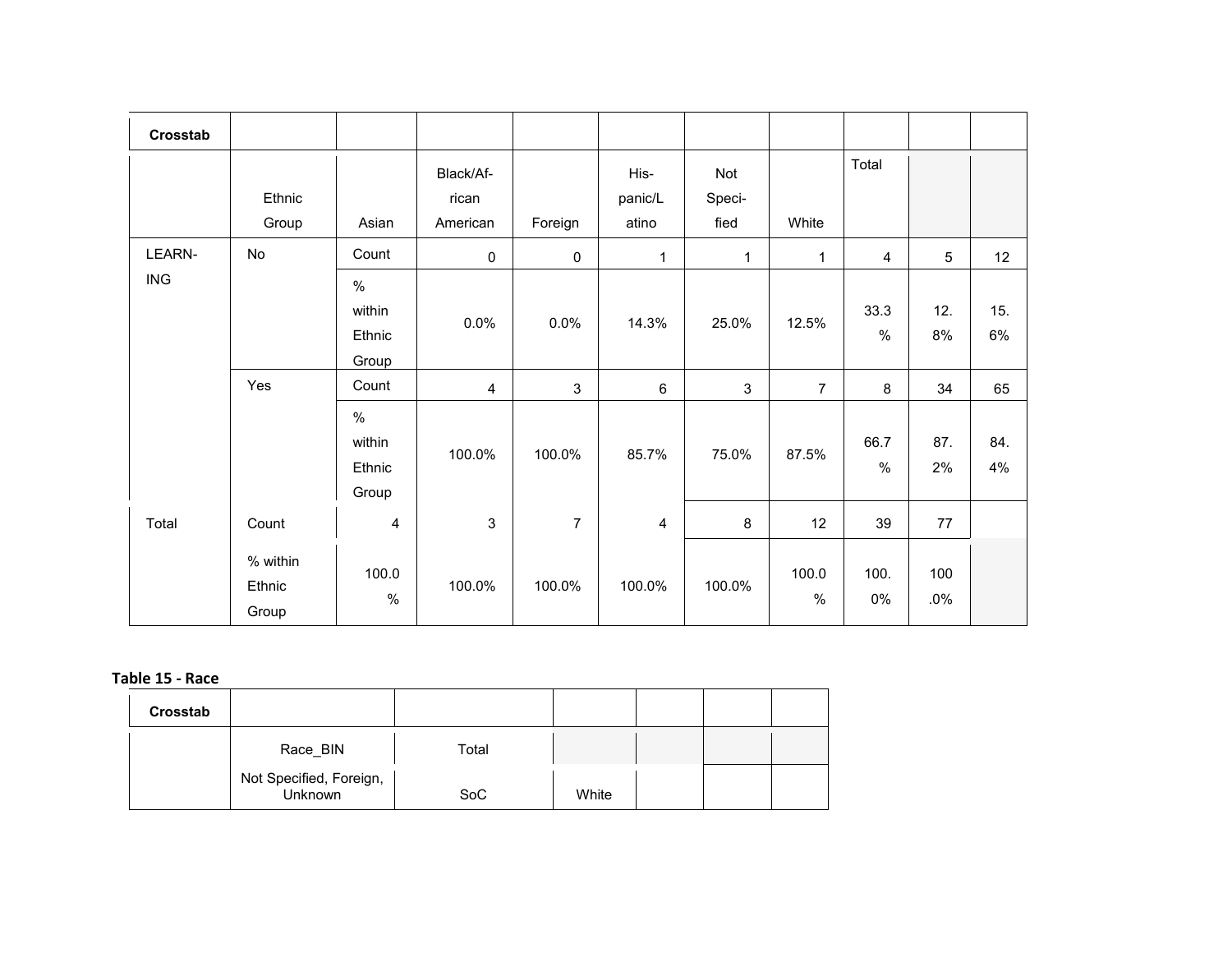| <b>LEARN-</b> | <b>No</b>         | Count             | 5      | 2             | 5    | 12  |
|---------------|-------------------|-------------------|--------|---------------|------|-----|
| <b>ING</b>    |                   | % within Race_BIN | 25.0%  | 11.1          | 12.8 | 15. |
|               |                   |                   |        | %             | $\%$ | 6%  |
|               | Yes               | Count             | 15     | 16            | 34   | 65  |
|               |                   | % within Race_BIN | 75.0%  | 88.9          | 87.2 | 84. |
|               |                   |                   |        | $\frac{0}{0}$ | $\%$ | 4%  |
| Total         | Count             | 20                | 18     | 39            | 77   |     |
|               | % within Race BIN |                   |        | 100.          | 100. |     |
|               |                   | 100.0%            | 100.0% | $0\%$         | 0%   |     |

### **Table 16 - Gender**

| Crosstab        |                 |                      |                |        |             |             |              |
|-----------------|-----------------|----------------------|----------------|--------|-------------|-------------|--------------|
|                 | Gender          | Total                |                |        |             |             |              |
|                 |                 | $\mathsf F$          | M              | U      |             |             |              |
| <b>LEARNING</b> | No              | Count                | $\mathbf 0$    | 9      | 3           | $\mathbf 0$ | 12           |
|                 |                 | % within Gen-<br>der | 0.0%           | 17.0%  | 15.8%       | 0.0<br>$\%$ | 15.6<br>$\%$ |
|                 | Yes             | Count                | $\overline{4}$ | 44     | 16          | 1           | 65           |
|                 |                 | % within Gen-<br>der | 100.0<br>$\%$  | 83.0%  | 84.2%       | 100.<br>0%  | 84.4<br>$\%$ |
| Total           | Count           | $\overline{4}$       | 53             | 19     | $\mathbf 1$ | 77          |              |
|                 | % within Gender | 100.0%               | 100.0<br>%     | 100.0% | 100.0<br>%  | 100.<br>0%  |              |